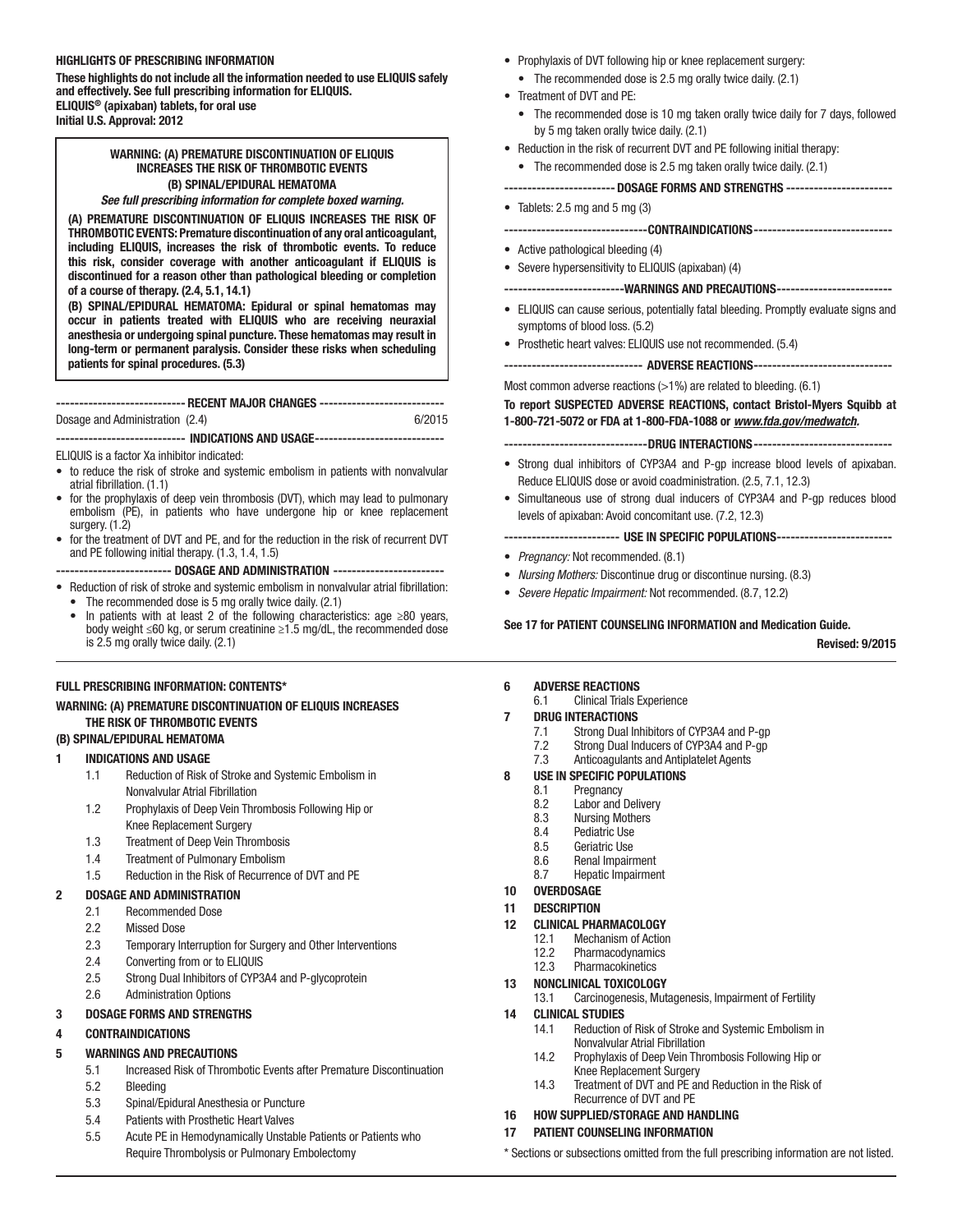#### (B) SPINAL/EPIDURAL HEMATOMA

(A) PREMATURE DISCONTINUATION OF ELIQUIS INCREASES THE RISK OF THROMBOTIC EVENTS

Premature discontinuation of any oral anticoagulant, including ELIQUIS, increases the risk of thrombotic events. If anticoagulation with ELIQUIS is discontinued for a reason other than pathological bleeding or completion of a course of therapy, consider coverage with another anticoagulant *[see Dosage and Administration (2.4), Warnings and Precautions (5.1), and Clinical Studies (14.1)].*

### (B) SPINAL/EPIDURAL HEMATOMA

Epidural or spinal hematomas may occur in patients treated with ELIQUIS who are receiving neuraxial anesthesia or undergoing spinal puncture. These hematomas may result in long-term or permanent paralysis. Consider these risks when scheduling patients for spinal procedures. Factors that can increase the risk of developing epidural or spinal hematomas in these patients include:

- use of indwelling epidural catheters
- concomitant use of other drugs that affect hemostasis, such as nonsteroidal anti-inflammatory drugs (NSAIDs), platelet inhibitors, other anticoagulants
- a history of traumatic or repeated epidural or spinal punctures
- a history of spinal deformity or spinal surgery
- optimal timing between the administration of ELIQUIS and neuraxial procedures is not known

#### *[see Warnings and Precautions (5.3)]*

Monitor patients frequently for signs and symptoms of neurological impairment. If neurological compromise is noted, urgent treatment is necessary *[see Warnings and Precautions (5.3)].*

Consider the benefits and risks before neuraxial intervention in patients anticoagulated or to be anticoagulated *[see Warnings and Precautions (5.3)].*

#### 1 INDICATIONS AND USAGE

#### 1.1 Reduction of Risk of Stroke and Systemic Embolism in Nonvalvular Atrial Fibrillation

ELIQUIS® (apixaban) is indicated to reduce the risk of stroke and systemic embolism in patients with nonvalvular atrial fibrillation.

#### 1.2 Prophylaxis of Deep Vein Thrombosis Following Hip or Knee Replacement Surgery

ELIQUIS is indicated for the prophylaxis of deep vein thrombosis (DVT), which may lead to pulmonary embolism (PE), in patients who have undergone hip or knee replacement surgery.

#### 1.3 Treatment of Deep Vein Thrombosis

ELIQUIS is indicated for the treatment of DVT.

## 1.4 Treatment of Pulmonary Embolism

ELIQUIS is indicated for the treatment of PE.

# 1.5 Reduction in the Risk of Recurrence of DVT and PE

ELIQUIS is indicated to reduce the risk of recurrent DVT and PE following initial therapy.

## 2 DOSAGE AND ADMINISTRATION

### 2.1 Recommended Dose

*Reduction of Risk of Stroke and Systemic Embolism in Patients with Nonvalvular Atrial Fibrillation*

The recommended dose of ELIQUIS for most patients is 5 mg taken orally twice daily.

The recommended dose of ELIQUIS is 2.5 mg twice daily in patients with at least two of the following characteristics:

- age ≥80 years
- body weight ≤60 kg
- serum creatinine ≥1.5 mg/dL

*Prophylaxis of Deep Vein Thrombosis Following Hip or Knee Replacement Surgery*

The recommended dose of ELIQUIS is 2.5 mg taken orally twice daily. The initial dose should be taken 12 to 24 hours after surgery.

- In patients undergoing hip replacement surgery, the recommended duration of treatment is 35 days.
- In patients undergoing knee replacement surgery, the recommended duration of treatment is 12 days.

#### *Treatment of DVT and PE*

The recommended dose of ELIQUIS is 10 mg taken orally twice daily for the first 7 days of therapy. After 7 days, the recommended dose is 5 mg taken orally twice daily.

*Reduction in the Risk of Recurrence of DVT and PE*

The recommended dose of ELIQUIS is 2.5 mg taken orally twice daily after at least 6 months of treatment for DVT or PE *[see Clinical Studies (14.3)]*.

#### 2.2 Missed Dose

If a dose of ELIQUIS is not taken at the scheduled time, the dose should be taken as soon as possible on the same day and twice-daily administration should be resumed. The dose should not be doubled to make up for a missed dose.

#### 2.3 Temporary Interruption for Surgery and Other Interventions

ELIQUIS should be discontinued at least 48 hours prior to elective surgery or invasive procedures with a moderate or high risk of unacceptable or clinically significant bleeding. ELIQUIS should be discontinued at least 24 hours prior to elective surgery or invasive procedures with a low risk of bleeding or where the bleeding would be non-critical in location and easily controlled. Bridging anticoagulation during the 24 to 48 hours after stopping ELIQUIS and prior to the intervention is not generally required. ELIQUIS should be restarted after the surgical or other procedures as soon as adequate hemostasis has been established.

#### 2.4 Converting from or to ELIQUIS

*Switching from warfarin to ELIQUIS:* Warfarin should be discontinued and ELIQUIS started when the international normalized ratio (INR) is below 2.0.

*Switching from ELIQUIS to warfarin:* ELIQUIS affects INR, so that initial INR measurements during the transition to warfarin may not be useful for determining the appropriate dose of warfarin. One approach is to discontinue ELIQUIS and begin both a parenteral anticoagulant and warfarin at the time the next dose of ELIQUIS would have been taken, discontinuing the parenteral anticoagulant when INR reaches an acceptable range.

*Switching from ELIQUIS to anticoagulants other than warfarin (oral or parenteral):* Discontinue ELIQUIS and begin taking the new anticoagulant other than warfarin at the usual time of the next dose of ELIQUIS.

*Switching from anticoagulants other than warfarin (oral or parenteral) to ELIQUIS:* Discontinue the anticoagulant other than warfarin and begin taking ELIQUIS at the usual time of the next dose of the anticoagulant other than warfarin.

#### 2.5 Strong Dual Inhibitors of CYP3A4 and P-glycoprotein

For patients receiving ELIQUIS doses of 5 mg or 10 mg twice daily, reduce the dose by 50% when ELIQUIS is coadministered with drugs that are strong dual inhibitors of cytochrome P450 3A4 (CYP3A4) and P-glycoprotein (P-gp) (e.g., ketoconazole, itraconazole, ritonavir, clarithromycin) *[see Clinical Pharmacology (12.3)]*.

In patients already taking 2.5 mg twice daily, avoid coadministration of ELIQUIS with strong dual inhibitors of CYP3A4 and P-gp *[see Drug Interactions (7.1)]*.

#### 2.6 Administration Options

For patients who are unable to swallow whole tablets, 5 mg and 2.5 mg ELIQUIS tablets may be crushed and suspended in 60 mL D5W and immediately delivered through a nasogastric tube (NGT) *[see Clinical Pharmacology (12.3)]*. Information regarding the administration of crushed and suspended ELIQUIS tablets swallowed by mouth is not available.

### 3 DOSAGE FORMS AND STRENGTHS

- 2.5 mg, yellow, round, biconvex, film-coated tablets with "893" debossed on one side and "2½" on the other side.
- 5 mg, pink, oval-shaped, biconvex, film-coated tablets with "894" debossed on one side and "5" on the other side.

### 4 CONTRAINDICATIONS

ELIQUIS is contraindicated in patients with the following conditions:

- Active pathological bleeding *[see Warnings and Precautions (5.2) and Adverse Reactions (6.1)]*
- Severe hypersensitivity reaction to ELIQUIS (e.g., anaphylactic reactions) *[see Adverse Reactions (6.1)]*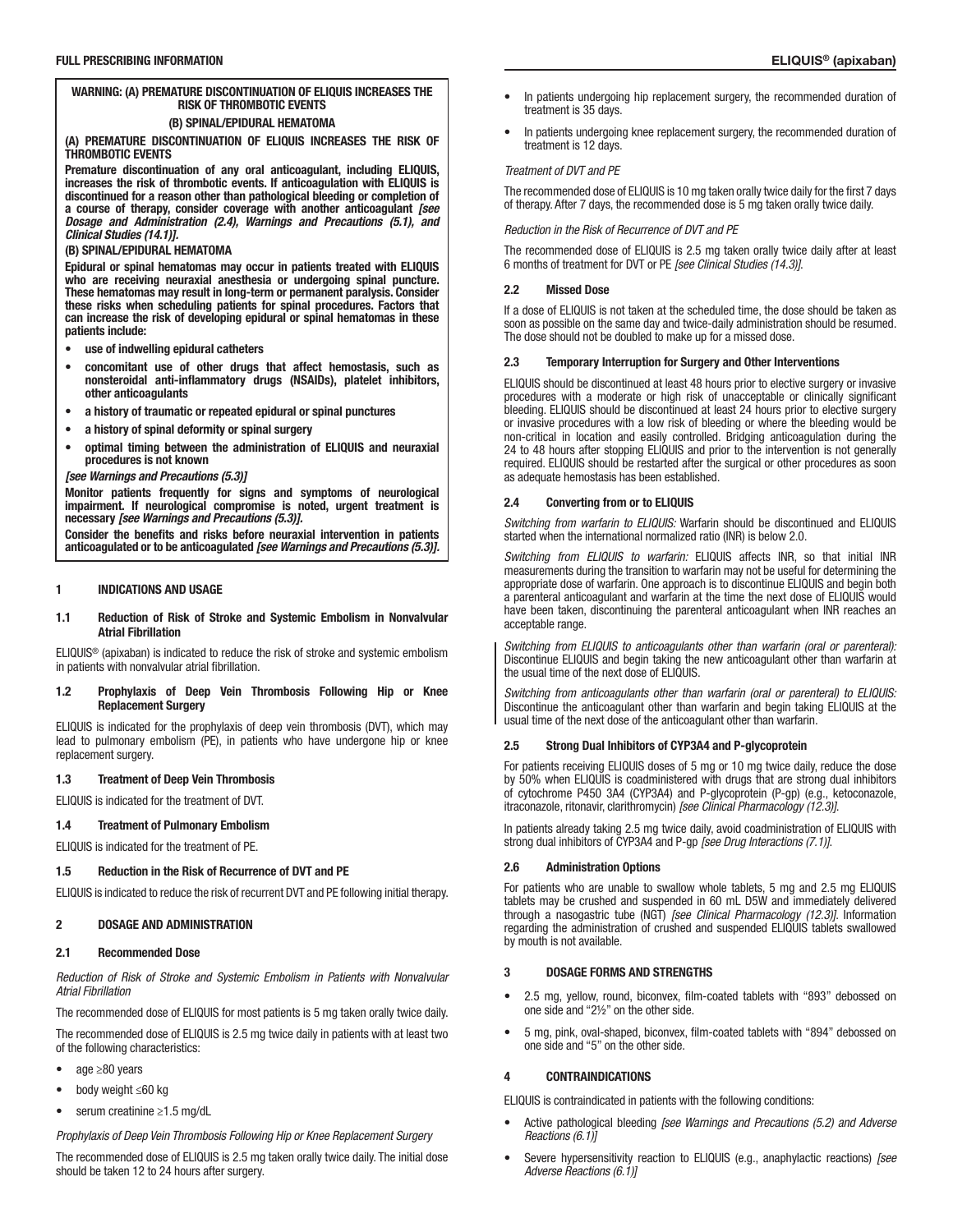#### 5 WARNINGS AND PRECAUTIONS

#### 5.1 Increased Risk of Thrombotic Events after Premature Discontinuation

Premature discontinuation of any oral anticoagulant, including ELIQUIS, in the absence of adequate alternative anticoagulation increases the risk of thrombotic events. An increased rate of stroke was observed during the transition from ELIQUIS to warfarin in clinical trials in atrial fibrillation patients. If ELIQUIS is discontinued for a reason other than pathological bleeding or completion of a course of therapy, consider coverage with another anticoagulant *[see Dosage and Administration (2.4) and Clinical Studies (14.1)]*.

#### 5.2 Bleeding

ELIQUIS increases the risk of bleeding and can cause serious, potentially fatal, bleeding *[see Dosage and Administration (2.1) and Adverse Reactions (6.1)]*.

Concomitant use of drugs affecting hemostasis increases the risk of bleeding. These include aspirin and other antiplatelet agents, other anticoagulants, heparin, thrombolytic agents, selective serotonin reuptake inhibitors, serotonin norepinephrine reuptake inhibitors, and nonsteroidal anti-inflammatory drugs (NSAIDs) *[see Drug Interactions (7.3)]*.

Advise patients of signs and symptoms of blood loss and to report them immediately or go to an emergency room. Discontinue ELIQUIS in patients with active pathological hemorrhage.

There is no established way to reverse the anticoagulant effect of apixaban, which can be expected to persist for at least 24 hours after the last dose, i.e., for about two drug half-lives. A specific antidote for ELIQUIS is not available. Hemodialysis does not appear to have a substantial impact on apixaban exposure *[see Clinical Pharmacology (12.3)]*. Protamine sulfate and vitamin K are not expected to affect the anticoagulant activity of apixaban. There is no experience with antifibrinolytic agents (tranexamic acid, aminocaproic acid) in individuals receiving apixaban. There is neither scientific rationale for reversal nor experience with systemic hemostatics (desmopressin and aprotinin) in individuals receiving apixaban. Use of procoagulant reversal agents such as prothrombin complex concentrate, activated prothrombin complex concentrate, or recombinant factor VIIa may be considered but has not been evaluated in clinical studies. Activated oral charcoal reduces absorption of apixaban, thereby lowering apixaban plasma concentration *[see Overdosage (10)]*.

#### 5.3 Spinal/Epidural Anesthesia or Puncture

When neuraxial anesthesia (spinal/epidural anesthesia) or spinal/epidural puncture is employed, patients treated with antithrombotic agents for prevention of thromboembolic complications are at risk of developing an epidural or spinal hematoma which can result in long-term or permanent paralysis.

The risk of these events may be increased by the postoperative use of indwelling epidural catheters or the concomitant use of medicinal products affecting hemostasis. Indwelling epidural or intrathecal catheters should not be removed earlier than 24 hours after the last administration of ELIQUIS. The next dose of ELIQUIS should not be administered earlier than 5 hours after the removal of the catheter. The risk may also be increased by traumatic or repeated epidural or spinal puncture. If traumatic puncture occurs, delay the administration of ELIQUIS for 48 hours.

Monitor patients frequently for signs and symptoms of neurological impairment (e.g., numbness or weakness of the legs, bowel, or bladder dysfunction). If neurological compromise is noted, urgent diagnosis and treatment is necessary. Prior to neuraxial intervention the physician should consider the potential benefit versus the risk in anticoagulated patients or in patients to be anticoagulated for thromboprophylaxis.

#### 5.4 Patients with Prosthetic Heart Valves

The safety and efficacy of ELIQUIS have not been studied in patients with prosthetic heart valves. Therefore, use of ELIQUIS is not recommended in these patients.

#### 5.5 Acute PE in Hemodynamically Unstable Patients or Patients who Require Thrombolysis or Pulmonary Embolectomy

Initiation of ELIQUIS is not recommended as an alternative to unfractionated heparin for the initial treatment of patients with PE who present with hemodynamic instability or who may receive thrombolysis or pulmonary embolectomy.

#### 6 ADVERSE REACTIONS

The following serious adverse reactions are discussed in greater detail in other sections of the prescribing information.

- Increased risk of thrombotic events after premature discontinuation *[see Warnings and Precautions (5.1)]*
- Bleeding *[see Warnings and Precautions (5.2)]*
- Spinal/epidural anesthesia or puncture *[see Warnings and Precautions (5.3)]*

#### 6.1 Clinical Trials Experience

Because clinical trials are conducted under widely varying conditions, adverse reaction rates observed in the clinical trials of a drug cannot be directly compared to rates in the clinical trials of another drug and may not reflect the rates observed in practice.

*Reduction of Risk of Stroke and Systemic Embolism in Patients with Nonvalvular Atrial Fibrillation*

The safety of ELIQUIS was evaluated in the ARISTOTLE and AVERROES studies *[see Clinical Studies (14)]*, including 11,284 patients exposed to ELIQUIS 5 mg twice daily and 602 patients exposed to ELIQUIS 2.5 mg twice daily. The duration of ELIQUIS exposure was ≥12 months for 9375 patients and ≥24 months for 3369 patients in the two studies. In ARISTOTLE, the mean duration of exposure was 89 weeks (>15,000 patient-years). In AVERROES, the mean duration of exposure was approximately 59 weeks (>3000 patient-years).

The most common reason for treatment discontinuation in both studies was for bleeding-related adverse reactions; in ARISTOTLE this occurred in 1.7% and 2.5% of patients treated with ELIQUIS and warfarin, respectively, and in AVERROES, in 1.5% and 1.3% on ELIQUIS and aspirin, respectively.

Bleeding in Patients with Nonvalvular Atrial Fibrillation in ARISTOTLE and AVERROES

Tables 1 and 2 show the number of patients experiencing major bleeding during the treatment period and the bleeding rate (percentage of subjects with at least one bleeding event per 100 patient-years) in ARISTOTLE and AVERROES.

| Table 1: | <b>Bleeding Events in Patients with Nonvalvular Atrial Fibrillation</b> |
|----------|-------------------------------------------------------------------------|
|          | in ARISTOTLE*                                                           |

|                                    | <b>ELIQUIS</b><br>$N = 9088$<br>n (per<br>100 pt-year) | Warfarin<br>$N = 9052$<br>n (per<br>100 pt-year) | <b>Hazard Ratio</b><br>$(95% \text{ CI})$ | P-value  |
|------------------------------------|--------------------------------------------------------|--------------------------------------------------|-------------------------------------------|----------|
| Major <sup>t</sup>                 | 327 (2.13)                                             | 462 (3.09)                                       | 0.69(0.60, 0.80)                          | < 0.0001 |
| Intracranial (ICH) <sup>‡</sup>    | 52 (0.33)                                              | 125 (0.82)                                       | 0.41(0.30, 0.57)                          |          |
| Hemorrhagic stroke <sup>§</sup>    | 38 (0.24)                                              | 74 (0.49)                                        | 0.51(0.34, 0.75)                          |          |
| Other ICH                          | 15(0.10)                                               | 51 (0.34)                                        | 0.29(0.16, 0.51)                          |          |
| Gastrointestinal (GI) <sup>1</sup> | 128 (0.83)                                             | 141 (0.93)                                       | 0.89(0.70, 1.14)                          |          |
| Fatal**                            | 10 (0.06)                                              | 37 (0.24)                                        | 0.27(0.13, 0.53)                          |          |
| Intracranial                       | 4(0.03)                                                | 30 (0.20)                                        | 0.13(0.05, 0.37)                          |          |
| Non-intracranial                   | 6(0.04)                                                | 7(0.05)                                          | 0.84(0.28, 2.15)                          |          |

Bleeding events within each subcategory were counted once per subject, but subjects may have contributed events to multiple endpoints. Bleeding events were counted during treatment or within 2 days of stopping study treatment (on-treatment period).

- † Defined as clinically overt bleeding accompanied by one or more of the following: a decrease in hemoglobin of ≥2 g/dL, a transfusion of 2 or more units of packed red blood cells, bleeding at a critical site: intracranial, intraspinal, intraocular, pericardial, intra-articular, intramuscular with compartment syndrome, retroperitoneal or with fatal outcome.
- ‡ Intracranial bleed includes intracerebral, intraventricular, subdural, and subarachnoid bleeding. Any type of hemorrhagic stroke was adjudicated and counted as an intracranial major bleed.
- § On-treatment analysis based on the safety population, compared to ITT analysis presented in Section 14.
- ¶ GI bleed includes upper GI, lower GI, and rectal bleeding.
- \*\*Fatal bleeding is an adjudicated death with the primary cause of death as intracranial bleeding or non-intracranial bleeding during the on-treatment period.

In ARISTOTLE, the results for major bleeding were generally consistent across most major subgroups including age, weight,  $CH\overline{ADS}_2$  score (a scale from 0 to 6 used to estimate risk of stroke, with higher scores predicting greater risk), prior warfarin use, geographic region, and aspirin use at randomization (Figure 1). Subjects treated with apixaban with diabetes bled more (3.0% per year) than did subjects without diabetes (1.9% per year).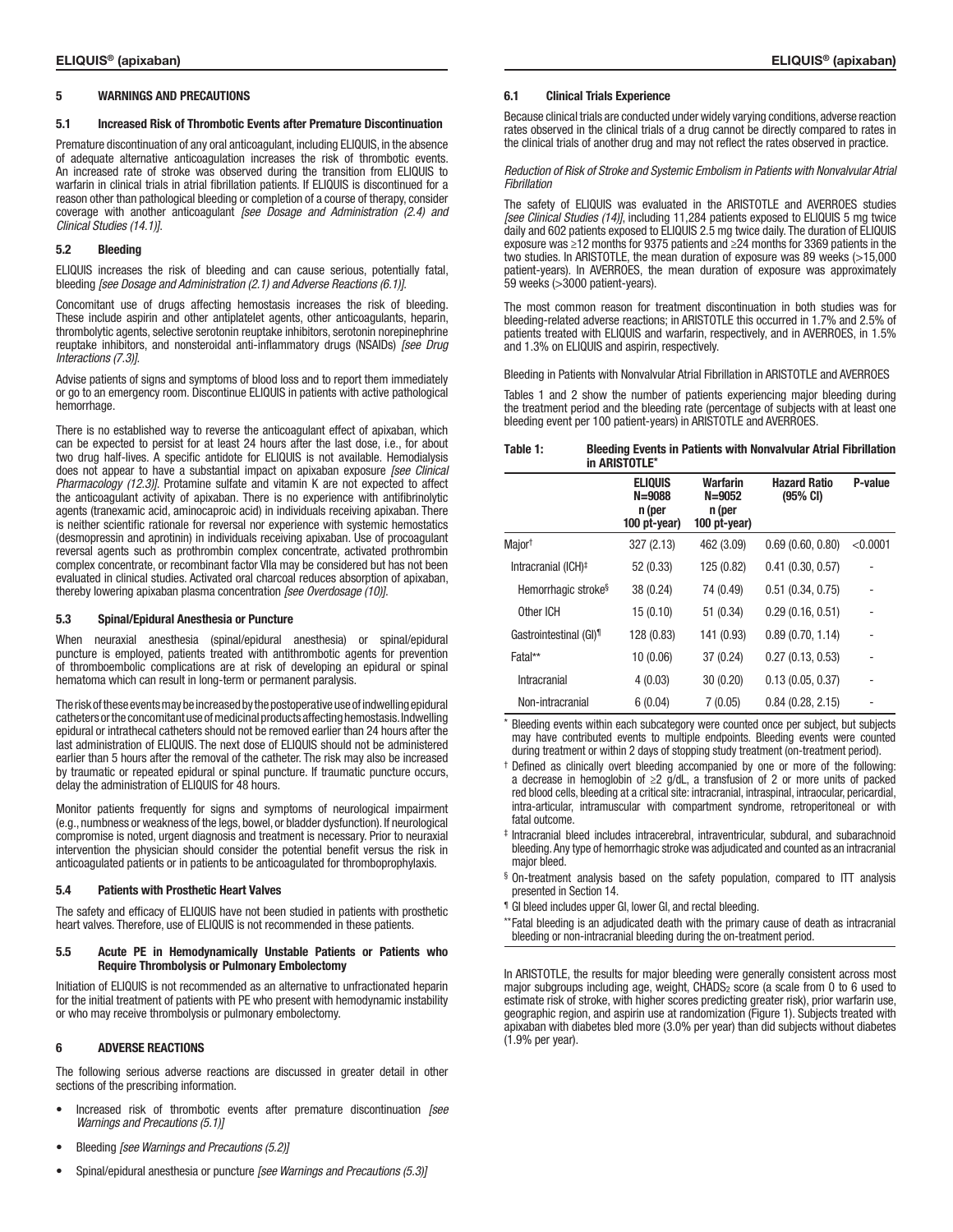#### Figure 1: Major Bleeding Hazard Ratios by Baseline Characteristics – ARISTOTLE Study

|                             |                  | n of Events / N of Patients (% per year) |                       |      |               |                |
|-----------------------------|------------------|------------------------------------------|-----------------------|------|---------------|----------------|
| <b>Subgroup</b>             | <b>Apixaban</b>  | <b>Warfarin</b>                          | Hazard Ratio (95% CI) |      |               |                |
| <b>All Patients</b>         | 327 / 9088 (2.1) | 462 / 9052 (3.1)                         | 0.69(0.60, 0.80)      |      |               |                |
| Prior Warfarin/VKA Status   |                  |                                          |                       |      |               |                |
| Experienced (57%)           | 185 / 5196 (2.1) | 274 / 5180 (3.2)                         | 0.66(0.55, 0.80)      |      |               |                |
| Naive (43%)                 | 142 / 3892 (2.2) | 188 / 3872 (3.0)                         | 0.73(0.59, 0.91)      |      |               |                |
| Age                         |                  |                                          |                       |      |               |                |
| $<$ 65 (30%)                | 56 / 2723 (1.2)  | 72 / 2732 (1.5)                          | 0.78(0.55, 1.11)      |      |               |                |
| ≥65 and $<$ 75 (39%)        | 120 / 3529 (2.0) | 166 / 3501 (2.8)                         | 0.71(0.56, 0.89)      |      |               |                |
| $\geq$ 75 (31%)             | 151 / 2836 (3.3) | 224 / 2819 (5.2)                         | 0.64(0.52, 0.79)      |      |               |                |
| Sex                         |                  |                                          |                       |      |               |                |
| Male (65%)                  | 225 / 5868 (2.3) | 294 / 5879 (3.0)                         | 0.76(0.64, 0.90)      |      |               |                |
| Female (35%)                | 102 / 3220 (1.9) | 168 / 3173 (3.3)                         | 0.58(0.45, 0.74)      |      |               |                |
| Weight                      |                  |                                          |                       |      |               |                |
| ≤60 kg (11%)                | 36 / 1013 (2.3)  | 62 / 965 (4.3)                           | 0.55(0.36, 0.83)      |      |               |                |
| $>60$ kg (89%)              | 290 / 8043 (2.1) | 398 / 8059 (3.0)                         | 0.72(0.62, 0.83)      |      |               |                |
| Prior Stroke or TIA         |                  |                                          |                       |      |               |                |
| Yes (19%)                   | 77 / 1687 (2.8)  | 106 / 1735 (3.9)                         | 0.73(0.54, 0.98)      |      |               |                |
| No (81%)                    | 250 / 7401 (2.0) | 356 / 7317 (2.9)                         | 0.68(0.58, 0.80)      |      |               |                |
| <b>Diabetes Mellitus</b>    |                  |                                          |                       |      |               |                |
| Yes (25%)                   | 112 / 2276 (3.0) | 114 / 2250 (3.1)                         | 0.96(0.74, 1.25)      |      |               |                |
| No (75%)                    | 215 / 6812 (1.9) | 348 / 6802 (3.1)                         | 0.60(0.51, 0.71)      |      |               |                |
| CHADS <sub>2</sub> Score    |                  |                                          |                       |      |               |                |
| ≤1 $(34%)$                  | 76 / 3093 (1.4)  | 126 / 3076 (2.3)                         | 0.59(0.44, 0.78)      |      |               |                |
| 2(36%)                      | 125 / 3246 (2.3) | 163 / 3246 (3.0)                         | 0.76(0.60, 0.96)      |      |               |                |
| $\geq 3$ (30%)              | 126 / 2749 (2.9) | 173 / 2730 (4.1)                         | 0.70(0.56, 0.88)      |      |               |                |
| <b>Creatinine Clearance</b> |                  |                                          |                       |      |               |                |
| $<$ 30 mL/min $(1%)$        | 7/136(3.7)       | 19 / 132 (11.9)                          | 0.32(0.13, 0.78)      |      |               |                |
| 30-50 mL/min<br>(15%)       | 66 / 1357 (3.2)  | 123/1380(6.0)                            | 0.53(0.39, 0.71)      |      |               |                |
| $>50-80$ mL/min $(42%)$     | 157 / 3807 (2.5) | 199 / 3758 (3.2)                         | 0.76(0.62, 0.94)      |      |               |                |
| $>80$ mL/min $(41\%)$       | 96 / 3750 (1.5)  | 119 / 3746 (1.8)                         | 0.79(0.61, 1.04)      |      |               |                |
| Geographic Region           |                  |                                          |                       |      |               |                |
| US (19%)                    | 83 / 1716 (2.8)  | 109 / 1693 (3.8)                         | 0.75(0.56, 1.00)      |      | ⊷⊷            |                |
| Non-US (81%)                | 244 / 7372 (2.0) | 353 / 7359 (2.9)                         | 0.68(0.57, 0.80)      |      |               |                |
| Aspirin at Randomization    |                  |                                          |                       |      |               |                |
| Yes (31%)                   | 129 / 2846 (2.7) | 164 / 2762 (3.7)                         | 0.75(0.60, 0.95)      |      |               |                |
| No (69%)                    | 198 / 6242 (1.9) | 298 / 6290 (2.8)                         | 0.66(0.55, 0.79)      |      |               |                |
|                             |                  |                                          |                       |      |               |                |
|                             |                  |                                          | 0.125                 | 0.25 | 0.5           | $\overline{2}$ |
|                             |                  |                                          |                       |      | Apixaban      | Warfarin       |
|                             |                  |                                          |                       |      | <b>Better</b> | <b>Better</b>  |

Note: The figure above presents effects in various subgroups, all of which are baseline characteristics and all of which were pre-specified, if not the groupings. The 95% confidence limits that are shown do not take into account how many comparisons were made, nor do they reflect the effect of a particular factor after adjustment for all other factors. Apparent homogeneity or heterogeneity among groups should not be over-interpreted.

> Transfusion of ≥2 units RBC

16 (0.60%)

14 (0.53%)

| $1$ univ Li         | <b>DIOVANIY ETVINO IN I QUONO THUI NONTRAITAIGI FUNGI I INTINUUTI</b><br>in AVERROES |                                              |                                           |         |  |
|---------------------|--------------------------------------------------------------------------------------|----------------------------------------------|-------------------------------------------|---------|--|
|                     | <b>ELIQUIS</b><br>$N = 2798$<br>$n$ (%/year)                                         | <b>Aspirin</b><br>$N = 2780$<br>$n$ (%/year) | <b>Hazard Ratio</b><br>$(95% \text{ CI})$ | P-value |  |
| Major               | 45 (1.41)                                                                            | 29 (0.92)                                    | 1.54 (0.96, 2.45)                         | 0.07    |  |
| Fatal               | 5(0.16)                                                                              | 5(0.16)                                      | 0.99(0.23, 4.29)                          |         |  |
| <b>Intracranial</b> | 11 (0.34)                                                                            | 11 (0.35)                                    | 0.99(0.39, 2.51)                          | ٠       |  |

Table 2: Bleeding Events in Patients with Nonvalvular Atrial Fibrillation

Events associated with each endpoint were counted once per subject, but subjects may have contributed events to multiple endpoints.

#### Other Adverse Reactions

Hypersensitivity reactions (including drug hypersensitivity, such as skin rash, and anaphylactic reactions, such as allergic edema) and syncope were reported in <1% of patients receiving ELIQUIS.

*Prophylaxis of Deep Vein Thrombosis Following Hip or Knee Replacement Surgery*

The safety of ELIQUIS has been evaluated in 1 Phase II and 3 Phase III studies including 5924 patients exposed to ELIQUIS 2.5 mg twice daily undergoing major orthopedic surgery of the lower limbs (elective hip replacement or elective knee replacement) treated for up to 38 days.

In total, 11% of the patients treated with ELIQUIS 2.5 mg twice daily experienced adverse reactions.

Bleeding results during the treatment period in the Phase III studies are shown in Table 3. Bleeding was assessed in each study beginning with the first dose of double-blind study drug.

| <b>Bleeding</b><br>Endpoint*          | <b>ADVANCE-3</b><br><b>Hip Replacement</b><br><b>Surgery</b> |                                                       | <b>ADVANCE-2</b><br><b>Knee Replacement</b><br><b>Surgery</b> |                                                                                                           | <b>ADVANCE-1</b><br><b>Knee Replacement</b><br><b>Surgery</b> |                                                    |
|---------------------------------------|--------------------------------------------------------------|-------------------------------------------------------|---------------------------------------------------------------|-----------------------------------------------------------------------------------------------------------|---------------------------------------------------------------|----------------------------------------------------|
|                                       | <b>ELIQUIS</b><br>$2.5$ mg po<br>bid                         | Enoxaparin<br>40 mg sc<br>qd                          | <b>ELIQUIS</b><br>$2.5$ mg po<br>bid                          | Enoxaparin<br>40 mg sc<br>qd<br>$35\pm3$ days $35\pm3$ days $12\pm2$ days $12\pm2$ days $12\pm2$ days $ $ | <b>ELIQUIS</b><br>$2.5$ mg po<br>bid                          | Enoxaparin<br>30 mg sc<br>a12h<br>$12\pm 2$ days   |
|                                       | First dose<br>12 to<br>24 hours<br>post<br>surgery           | First dose<br>9 to<br>15 hours<br>prior<br>to surgery | First dose<br>12 to<br>24 hours<br>post<br>surgery            | First dose<br>9 <sub>to</sub><br>15 hours<br>prior<br>to surgery                                          | First dose<br>12 to<br>24 hours<br>post<br>surgery            | First dose<br>12 to<br>24 hours<br>post<br>surgery |
| All treated                           | $N = 2673$                                                   | $N = 2659$                                            | $N = 1501$                                                    | $N = 1508$                                                                                                | $N = 1596$                                                    | $N = 1588$                                         |
| Major<br>(including<br>surgical site) | 22<br>$(0.82\%)^{\dagger}$                                   | 18<br>$(0.68\%)$                                      | 9<br>$(0.60\%)^{\ddagger}$                                    | 14<br>$(0.93\%)$                                                                                          | 11<br>$(0.69\%)$                                              | 22<br>$(1.39\%)$                                   |
| Fatal                                 | $\mathbf{0}$                                                 | 0                                                     | 0                                                             | 0                                                                                                         | $\Omega$                                                      | $(0.06\%)$                                         |
| Hgb decrease<br>$\geq$ 2 g/dL         | 13<br>$(0.49\%)$                                             | 10<br>$(0.38\%)$                                      | 8<br>(0.53%)                                                  | 9<br>$(0.60\%)$                                                                                           | 10<br>(0.63%)                                                 | 16<br>$(1.01\%)$                                   |

5 (0.33%)

9 (0.60%)

9 (0.56%)

Table 3: Bleeding During the Treatment Period in Patients Undergoing Elective Hip or Knee Replacement Surgery

18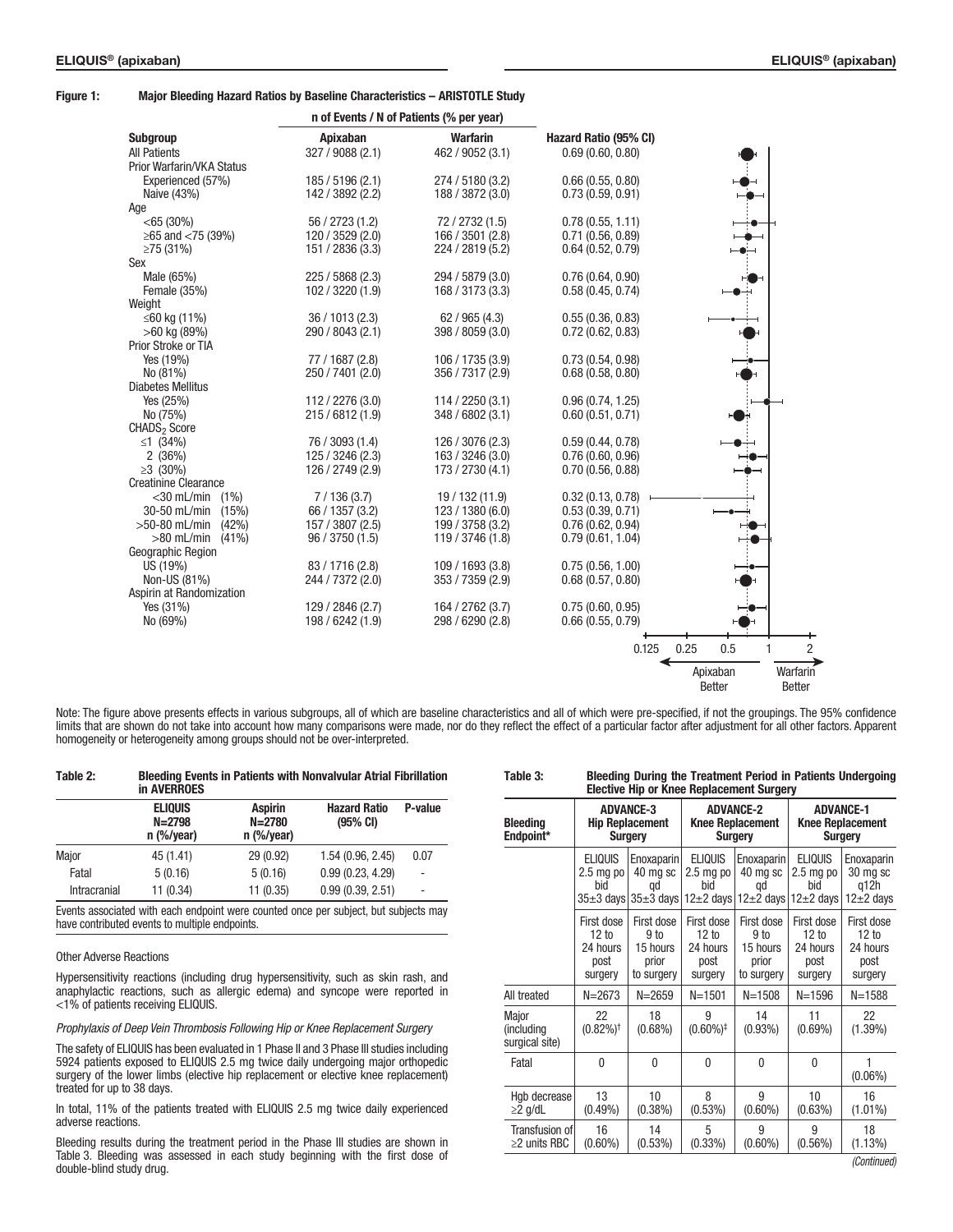| 100111111001<br>LIVOUTO TIIN OI TUIVO HONIUVOIHOIIL OUTGOTT |                                                              |                                                       |                                                                       |                                                                  |                                                               |                                                    |
|-------------------------------------------------------------|--------------------------------------------------------------|-------------------------------------------------------|-----------------------------------------------------------------------|------------------------------------------------------------------|---------------------------------------------------------------|----------------------------------------------------|
| <b>Bleeding</b><br>Endpoint*                                | <b>ADVANCE-3</b><br><b>Hip Replacement</b><br><b>Surgery</b> |                                                       | <b>ADVANCE-2</b><br><b>Knee Replacement</b><br><b>Surgery</b>         |                                                                  | <b>ADVANCE-1</b><br><b>Knee Replacement</b><br><b>Surgery</b> |                                                    |
|                                                             | <b>ELIQUIS</b><br>$2.5$ mg po<br>bid<br>35±3 davsl           | Enoxaparin<br>40 mg sc<br>qd                          | <b>ELIQUIS</b><br>$2.5$ mg po<br>bid<br>$35\pm3$ days 12 $\pm$ 2 days | Enoxaparin<br>40 mg sc<br>qd<br>$12\pm 2$ days                   | <b>ELIQUIS</b><br>$2.5$ mg po<br>bid<br>$12\pm 2$ days        | Enoxaparin<br>30 mg sc<br>a12h<br>$12\pm 2$ days   |
|                                                             | First dose<br>12 to<br>24 hours<br>post<br>surgery           | First dose<br>9 to<br>15 hours<br>prior<br>to surgery | First dose<br>12 to<br>24 hours<br>post<br>surgery                    | First dose<br>9 <sub>to</sub><br>15 hours<br>prior<br>to surgery | First dose<br>12 to<br>24 hours<br>post<br>surgery            | First dose<br>12 to<br>24 hours<br>post<br>surgery |
| <b>Bleed at</b><br>critical site <sup>§</sup>               | $(0.04\%)$                                                   | $(0.04\%)$                                            | $(0.07\%)$                                                            | $\mathfrak{p}$<br>$(0.13\%)$                                     | $(0.06\%)$                                                    | 4<br>(0.25%)                                       |
| Major<br>$+$ CRNM <sup>1</sup>                              | 129<br>$(4.83\%)$                                            | 134<br>$(5.04\%)$                                     | 53<br>(3.53%)                                                         | 72<br>$(4.77\%)$                                                 | 46<br>$(2.88\%)$                                              | 68<br>$(4.28\%)$                                   |
| All                                                         | 313<br>$(11.71\%)$                                           | 334<br>(12.56%)                                       | 104<br>$(6.93\%)$                                                     | 126<br>$(8.36\%)$                                                | 85<br>$(5.33\%)$                                              | 108<br>$(6.80\%)$                                  |

Table 3: Bleeding During the Treatment Period in Patients Undergoing Elective Hip or Knee Replacement Surgery *(Continued)*

\*All bleeding criteria included surgical site bleeding.

†Includes 13 subjects with major bleeding events that occurred before the first dose of apixaban (administered 12 to 24 hours post surgery).

‡Includes 5 subjects with major bleeding events that occurred before the first dose of apixaban (administered 12 to 24 hours post surgery).

§Intracranial, intraspinal, intraocular, pericardial, an operated joint requiring re-operation or intervention, intramuscular with compartment syndrome, or retroperitoneal. Bleeding into an operated joint requiring re-operation or intervention was present in all patients with this category of bleeding. Events and event rates include one enoxaparin-treated patient in ADVANCE-1 who also had intracranial hemorrhage.

¶CRNM = clinically relevant nonmajor.

Adverse reactions occurring in ≥1% of patients undergoing hip or knee replacement surgery in the 1 Phase II study and the 3 Phase III studies are listed in Table 4.

| Table 4: | Adverse Reactions Occurring in ≥1% of Patients in Either Group |
|----------|----------------------------------------------------------------|
|          | Undergoing Hip or Knee Replacement Surgery                     |

|                                                                                                                                                      | ELIQUIS, n (%)<br>2.5 mg po bid | Enoxaparin, n (%)<br>40 mg sc gd or<br>30 mg sc g12h |
|------------------------------------------------------------------------------------------------------------------------------------------------------|---------------------------------|------------------------------------------------------|
|                                                                                                                                                      | $N = 5924$                      | $N = 5904$                                           |
| Nausea                                                                                                                                               | 153 (2.6)                       | 159 (2.7)                                            |
| Anemia (including postoperative and<br>hemorrhagic anemia, and respective laboratory<br>parameters)                                                  | 153 (2.6)                       | 178 (3.0)                                            |
| Contusion                                                                                                                                            | 83 (1.4)                        | 115(1.9)                                             |
| Hemorrhage (including hematoma, and vaginal<br>and urethral hemorrhage)                                                                              | 67(1.1)                         | 81(1.4)                                              |
| Postprocedural hemorrhage (including<br>postprocedural hematoma, wound<br>hemorrhage, vessel puncture site hematoma<br>and catheter site hemorrhage) | 54 (0.9)                        | 60(1.0)                                              |
| Transaminases increased (including alanine<br>aminotransferase increased and alanine<br>aminotransferase abnormal)                                   | 50(0.8)                         | 71 (1.2)                                             |
| Aspartate aminotransferase increased                                                                                                                 | 47 (0.8)                        | 69 (1.2)                                             |
| Gamma-glutamyltransferase increased                                                                                                                  | 38(0.6)                         | 65(1.1)                                              |

Less common adverse reactions in apixaban-treated patients undergoing hip or knee replacement surgery occurring at a frequency of ≥0.1% to <1%:

*Blood and lymphatic system disorders:* thrombocytopenia (including platelet count decreases<sup>)</sup>

*Vascular disorders:* hypotension (including procedural hypotension)

*Respiratory, thoracic, and mediastinal disorders:* epistaxis

*Gastrointestinal disorders:* gastrointestinal hemorrhage (including hematemesis and melena), hematochezia

*Hepatobiliary disorders:* liver function test abnormal, blood alkaline phosphatase increased, blood bilirubin increased

*Renal and urinary disorders:* hematuria (including respective laboratory parameters)

*Injury, poisoning, and procedural complications:* wound secretion, incision-site hemorrhage (including incision-site hematoma), operative hemorrhage

Less common adverse reactions in apixaban-treated patients undergoing hip or knee replacement surgery occurring at a frequency of <0.1%:

Gingival bleeding, hemoptysis, hypersensitivity, muscle hemorrhage, ocular hemorrhage (including conjunctival hemorrhage), rectal hemorrhage

*Treatment of DVT and PE and Reduction in the Risk of Recurrence of DVT or PE*

The safety of ELIQUIS has been evaluated in the AMPLIFY and AMPLIFY-EXT studies, including 2676 patients exposed to ELIQUIS 10 mg twice daily, 3359 patients exposed to ELIQUIS 5 mg twice daily, and 840 patients exposed to ELIQUIS 2.5 mg twice daily.

Common adverse reactions (≥1%) were gingival bleeding, epistaxis, contusion, hematuria, rectal hemorrhage, hematoma, menorrhagia, and hemoptysis.

#### **AMPLIFY Study**

The mean duration of exposure to ELIQUIS was 154 days and to enoxaparin/warfarin was 152 days in the AMPLIFY study. Adverse reactions related to bleeding occurred in 417 (15.6%) ELIQUIS-treated patients compared to 661 (24.6%) enoxaparin/warfarintreated patients. The discontinuation rate due to bleeding events was 0.7% in the ELIQUIS-treated patients compared to 1.7% in enoxaparin/warfarin-treated patients in the AMPLIFY study.

In the AMPLIFY study, ELIQUIS was statistically superior to enoxaparin/warfarin in the primary safety endpoint of major bleeding (relative risk 0.31, 95% CI [0.17, 0.55], P-value <0.0001).

Bleeding results from the AMPLIFY study are summarized in Table 5.

#### Table 5: Bleeding Results in the AMPLIFY Study

| <b>ELIQUIS</b><br>$N = 2676$<br>$n$ (%) | <b>Enoxaparin/Warfarin</b><br>$N = 2689$<br>$n$ (%) | <b>Relative Risk</b><br>$(95% \text{ CI})$ |
|-----------------------------------------|-----------------------------------------------------|--------------------------------------------|
| 15(0.6)                                 | 49 (1.8)                                            | 0.31(0.17, 0.55)<br>p<0.0001               |
| 103 (3.9)                               | 215(8.0)                                            |                                            |
| 115(4.3)                                | 261(9.7)                                            |                                            |
| 313(11.7)                               | 505 (18.8)                                          |                                            |
| 402 (15.0)                              | 676 (25.1)                                          |                                            |
|                                         |                                                     |                                            |

\*CRNM = clinically relevant nonmajor bleeding.

Events associated with each endpoint were counted once per subject, but subjects may have contributed events to multiple endpoints.

Adverse reactions occurring in ≥1% of patients in the AMPLIFY study are listed in Table 6.

| Table 6: | Adverse Reactions Occurring in $\geq 1\%$ of Patients Treated for |
|----------|-------------------------------------------------------------------|
|          | DVT and PE in the AMPLIFY Study                                   |

|                   | <b>ELIQUIS</b><br>$N = 2676$<br>n (%) | <b>Enoxaparin/Warfarin</b><br>$N = 2689$<br>$n$ (%) |
|-------------------|---------------------------------------|-----------------------------------------------------|
| Epistaxis         | 77 (2.9)                              | 146 (5.4)                                           |
| Contusion         | 49 (1.8)                              | 97(3.6)                                             |
| Hematuria         | 46 (1.7)                              | 102 (3.8)                                           |
| Menorrhagia       | 38(1.4)                               | 30(1.1)                                             |
| Hematoma          | 35(1.3)                               | 76 (2.8)                                            |
| <b>Hemoptysis</b> | 32(1.2)                               | 31(1.2)                                             |
| Rectal hemorrhage | 26(1.0)                               | 39(1.5)                                             |
| Gingival bleeding | 26(1.0)                               | 50(1.9)                                             |

#### AMPLIFY-EXT Study

The mean duration of exposure to ELIQUIS was approximately 330 days and to placebo was 312 days in the AMPLIFY-EXT study. Adverse reactions related to bleeding occurred in 219 (13.3%) ELIQUIS-treated patients compared to 72 (8.7%) placebotreated patients. The discontinuation rate due to bleeding events was approximately 1% in the ELIQUIS-treated patients compared to 0.4% in those patients in the placebo group in the AMPLIFY-EXT study.

Bleeding results from the AMPLIFY-EXT study are summarized in Table 7.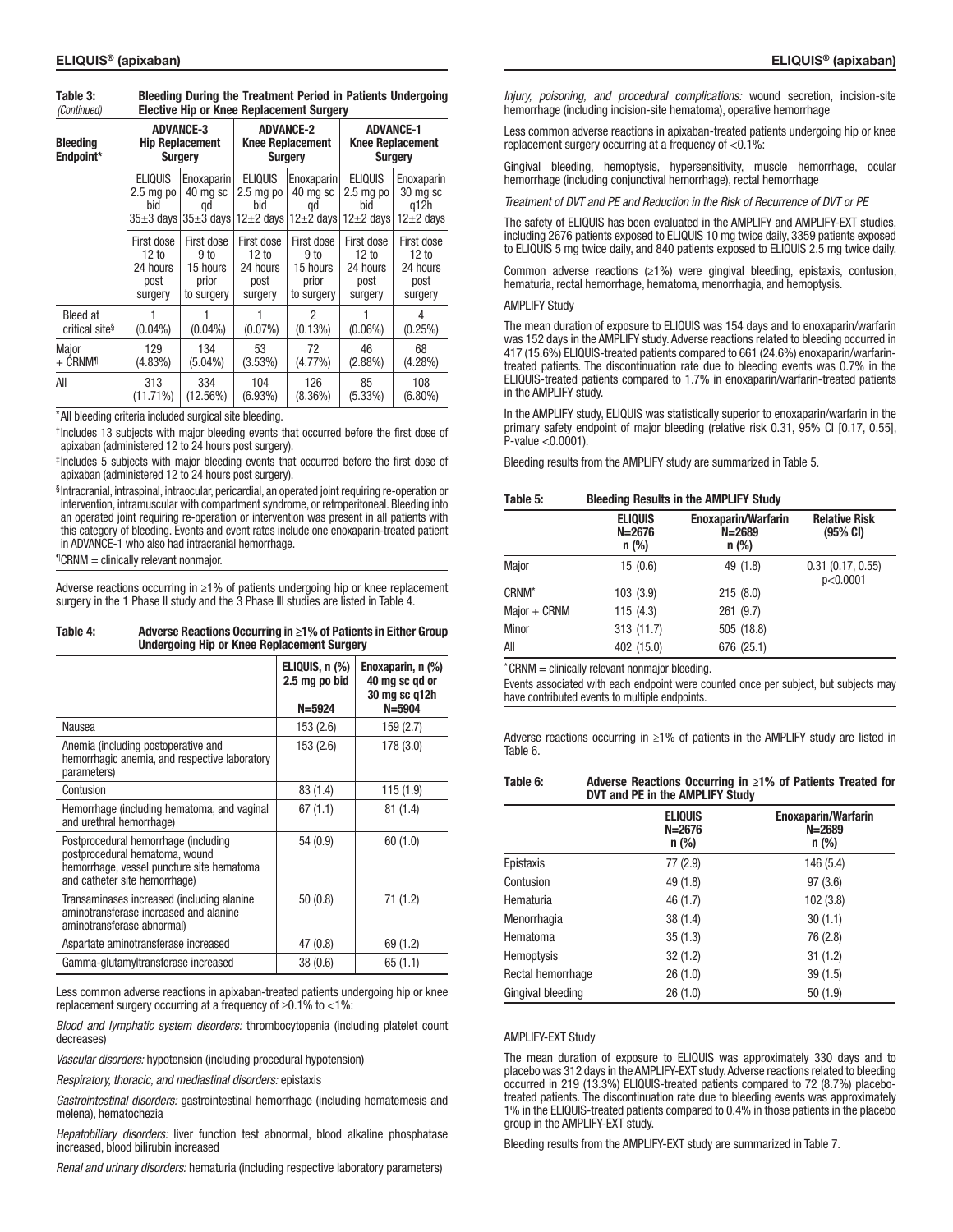### Table 7: Bleeding Results in the AMPLIFY-EXT Study

|                   | ELIQUIS 2.5 mg bid<br>$N = 840$<br>$n$ (%) | ELIQUIS 5 mg bid<br>$N = 811$<br>$n$ (%) | <b>Placebo</b><br>$N = 826$<br>$n$ (%) |
|-------------------|--------------------------------------------|------------------------------------------|----------------------------------------|
| Major             | 2(0.2)                                     | 1(0.1)                                   | 4(0.5)                                 |
| CRNM <sup>*</sup> | 25(3.0)                                    | 34(4.2)                                  | 19(2.3)                                |
| $Major + CRNM$    | 27(3.2)                                    | 35(4.3)                                  | 22(2.7)                                |
| Minor             | 75 (8.9)                                   | 98 (12.1)                                | 58 (7.0)                               |
| All               | 94 (11.2)                                  | 121 (14.9)                               | 74 (9.0)                               |

\*CRNM = clinically relevant nonmajor bleeding.

Events associated with each endpoint were counted once per subject, but subjects may have contributed events to multiple endpoints.

Adverse reactions occurring in ≥1% of patients in the AMPLIFY-EXT study are listed in Table 8.

#### Table 8: Adverse Reactions Occurring in ≥1% of Patients Undergoing Extended Treatment for DVT and PE in the AMPLIFY-EXT Study

|                   | <b>ELIQUIS</b><br>2.5 mg bid | <b>ELIQUIS</b><br>5 mg bid | <b>Placebo</b>       |
|-------------------|------------------------------|----------------------------|----------------------|
|                   | $N = 840$<br>$n$ (%)         | $N = 811$<br>$n$ (%)       | $N = 826$<br>$n$ (%) |
| Epistaxis         | 13(1.5)                      | 29(3.6)                    | 9(1.1)               |
| Hematuria         | 12(1.4)                      | 17(2.1)                    | 9(1.1)               |
| Hematoma          | 13(1.5)                      | 16(2.0)                    | 10(1.2)              |
| Contusion         | 18(2.1)                      | 18(2.2)                    | 18(2.2)              |
| Gingival bleeding | 12 (1.4)                     | 9(1.1)                     | 3(0.4)               |

### Other Adverse Reactions

Less common adverse reactions in ELIQUIS-treated patients in the AMPLIFY or AMPLIFY-EXT studies occurring at a frequency of ≥0.1% to <1%:

*Blood and lymphatic system disorders:* hemorrhagic anemia

*Gastrointestinal disorders:* hematochezia, hemorrhoidal hemorrhage, gastrointestinal hemorrhage, hematemesis, melena, anal hemorrhage

*Injury, poisoning, and procedural complications:* wound hemorrhage, postprocedural hemorrhage, traumatic hematoma, periorbital hematoma

*Musculoskeletal and connective tissue disorders:* muscle hemorrhage

*Reproductive system and breast disorders:* vaginal hemorrhage, metrorrhagia, menometrorrhagia, genital hemorrhage

#### *Vascular disorders:* hemorrhage

*Skin and subcutaneous tissue disorders:* ecchymosis, skin hemorrhage, petechiae

*Eye disorders:* conjunctival hemorrhage, retinal hemorrhage, eye hemorrhage

*Investigations:* blood urine present, occult blood positive, occult blood, red blood cells urine positive

*General disorders and administration-site conditions:* injection-site hematoma, vessel puncture-site hematoma

### 7 DRUG INTERACTIONS

Apixaban is a substrate of both CYP3A4 and P-gp. Inhibitors of CYP3A4 and P-gp increase exposure to apixaban and increase the risk of bleeding. Inducers of CYP3A4 and P-gp decrease exposure to apixaban and increase the risk of stroke and other thromboembolic events.

## 7.1 Strong Dual Inhibitors of CYP3A4 and P-gp

For patients receiving ELIQUIS 5 mg or 10 mg twice daily, the dose of ELIQUIS should be decreased by 50% when coadministered with drugs that are strong dual inhibitors of CYP3A4 and P-gp (e.g., ketoconazole, itraconazole, ritonavir, or clarithromycin) *[see Dosage and Administration (2.5) and Clinical Pharmacology (12.3)]*.

For patients receiving ELIQUIS at a dose of 2.5 mg twice daily, avoid coadministration with strong dual inhibitors of CYP3A4 and P-gp *[see Dosage and Administration (2.5) and Clinical Pharmacology (12.3)]*.

#### 7.2 Strong Dual Inducers of CYP3A4 and P-gp

Avoid concomitant use of ELIQUIS with strong dual inducers of CYP3A4 and P-gp (e.g., rifampin, carbamazepine, phenytoin, St. John's wort) because such drugs will decrease exposure to apixaban *[see Clinical Pharmacology (12.3)]*.

#### 7.3 Anticoagulants and Antiplatelet Agents

Coadministration of antiplatelet agents, fibrinolytics, heparin, aspirin, and chronic NSAID use increases the risk of bleeding.

APPRAISE-2, a placebo-controlled clinical trial of apixaban in high-risk, post-acute coronary syndrome patients treated with aspirin or the combination of aspirin and clopidogrel, was terminated early due to a higher rate of bleeding with apixaban compared to placebo. The rate of ISTH major bleeding was 2.8% per year with apixaban versus 0.6% per year with placebo in patients receiving single antiplatelet therapy and was 5.9% per year with apixaban versus 2.5% per year with placebo in those receiving dual antiplatelet therapy.

In ARISTOTLE, concomitant use of aspirin increased the bleeding risk on ELIQUIS from 1.8% per year to 3.4% per year and concomitant use of aspirin and warfarin increased the bleeding risk from 2.7% per year to 4.6% per year. In this clinical trial, there was limited (2.3%) use of dual antiplatelet therapy with ELIQUIS.

### 8 USE IN SPECIFIC POPULATIONS

#### 8.1 Pregnancy

#### *Pregnancy Category B*

There are no adequate and well-controlled studies of ELIQUIS in pregnant women. Treatment is likely to increase the risk of hemorrhage during pregnancy and delivery. ELIQUIS should be used during pregnancy only if the potential benefit outweighs the potential risk to the mother and fetus.

Treatment of pregnant rats, rabbits, and mice after implantation until the end of gestation resulted in fetal exposure to apixaban, but was not associated with increased risk for fetal malformations or toxicity. No maternal or fetal deaths were attributed to bleeding. Increased incidence of maternal bleeding was observed in mice, rats, and rabbits at maternal exposures that were 19, 4, and 1 times, respectively, the human exposure of unbound drug, based on area under plasma-concentration time curve (AUC) comparisons at the maximum recommended human dose (MRHD) of 10 mg (5 mg twice daily).

#### 8.2 Labor and Delivery

Safety and effectiveness of ELIQUIS during labor and delivery have not been studied in clinical trials. Consider the risks of bleeding and of stroke in using ELIQUIS in this setting *[see Warnings and Precautions (5.2)]*.

Treatment of pregnant rats from implantation (gestation Day 7) to weaning (lactation Day 21) with apixaban at a dose of 1000 mg/kg (about 5 times the human exposure based on unbound apixaban) did not result in death of offspring or death of mother rats during labor in association with uterine bleeding. However, increased incidence of maternal bleeding, primarily during gestation, occurred at apixaban doses of  $≥$ 25 mg/kg, a dose corresponding to  $≥$ 1.3 times the human exposure.

#### **Nursing Mothers**

It is unknown whether apixaban or its metabolites are excreted in human milk. Rats excrete apixaban in milk (12% of the maternal dose).

Women should be instructed either to discontinue breastfeeding or to discontinue ELIQUIS therapy, taking into account the importance of the drug to the mother.

#### 8.4 Pediatric Use

Safety and effectiveness in pediatric patients have not been established.

#### 8.5 Geriatric Use

Of the total subjects in the ARISTOTLE and AVERROES clinical studies, >69% were 65 and older, and >31% were 75 and older. In the ADVANCE-1, ADVANCE-2, and ADVANCE-3 clinical studies, 50% of subjects were 65 and older, while 16% were 75 and older. In the AMPLIFY and AMPLIFY-EXT clinical studies, >32% of subjects were 65 and older and >13% were 75 and older. No clinically significant differences in safety or effectiveness were observed when comparing subjects in different age groups.

### 8.6 Renal Impairment

No dose adjustment is recommended for patients with renal impairment alone, including those with end-stage renal disease (ESRD) maintained on hemodialysis, except nonvalvular atrial fibrillation patients who meet the criteria for dosage adjustment *[see Dosage and Administration (2.1)]*.

Patients with ESRD (CrCl <15 mL/min) receiving or not receiving hemodialysis were not studied in clinical efficacy and safety studies with ELIQUIS; therefore, the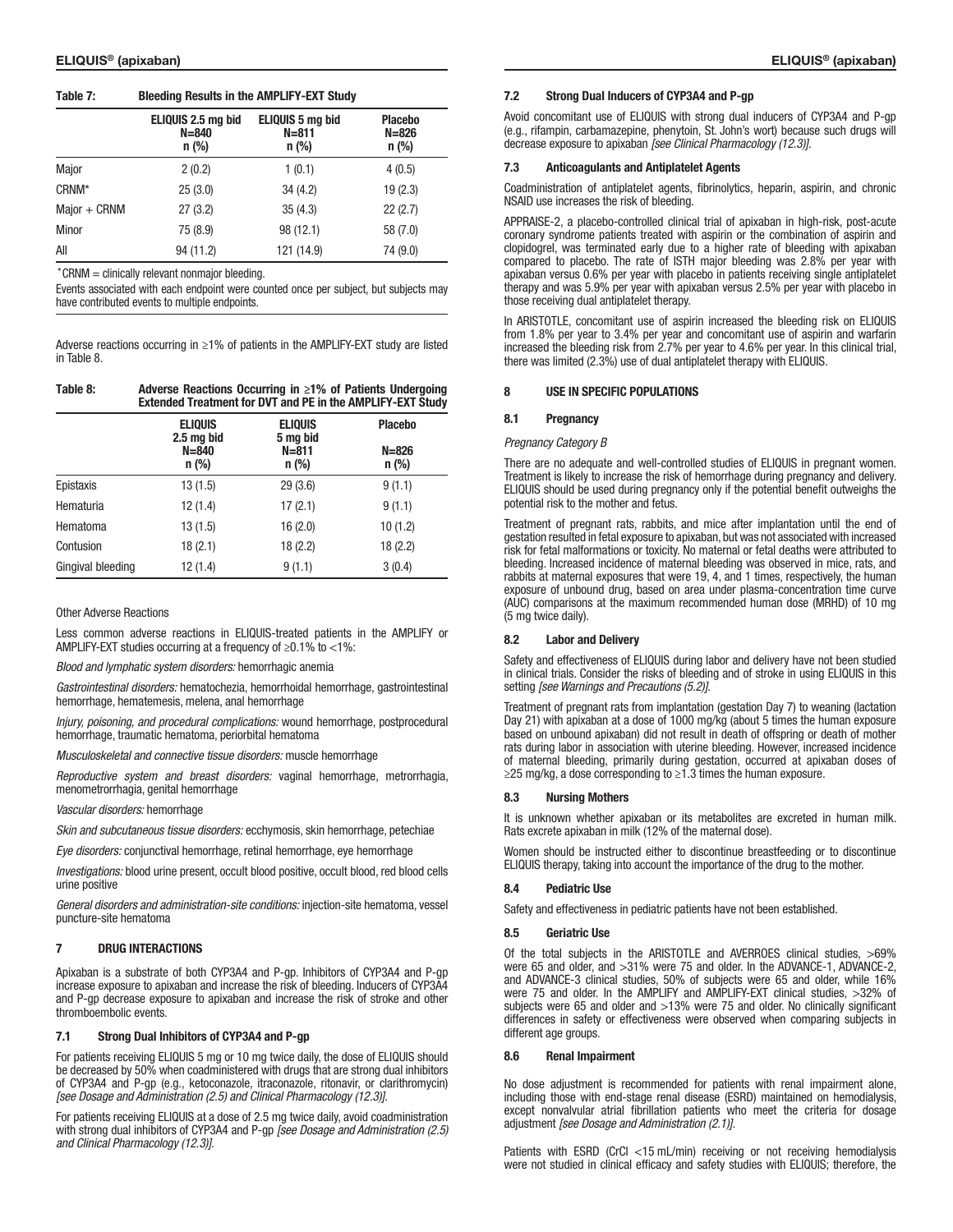dosing recommendations are based on pharmacokinetic and pharmacodynamic (anti-Factor Xa activity) data in subjects with ESRD maintained on dialysis *[see Clinical Pharmacology (12.3)]*.

#### 8.7 Hepatic Impairment

No dose adjustment is required in patients with mild hepatic impairment (Child-Pugh class A).

Because patients with moderate hepatic impairment (Child-Pugh class B) may have intrinsic coagulation abnormalities and there is limited clinical experience with ELIQUIS in these patients, dosing recommendations cannot be provided *[see Clinical Pharmacology (12.2)]*.

ELIQUIS is not recommended in patients with severe hepatic impairment (Child-Pugh class C) *[see Clinical Pharmacology (12.2)]*.

#### 10 OVERDOSAGE

There is no antidote to ELIQUIS. Overdose of ELIQUIS increases the risk of bleeding *[see Warnings and Precautions (5.2)]*.

In controlled clinical trials, orally administered apixaban in healthy subjects at doses up to 50 mg daily for 3 to 7 days (25 mg twice daily for 7 days or 50 mg once daily for 3 days) had no clinically relevant adverse effects.

In healthy subjects, administration of activated charcoal 2 and 6 hours after ingestion of a 20-mg dose of apixaban reduced mean apixaban AUC by 50% and 27%, respectively. Thus, administration of activated charcoal may be useful in the management of apixaban overdose or accidental ingestion.

#### 11 DESCRIPTION

ELIQUIS (apixaban), a factor Xa (FXa) inhibitor, is chemically described as 1-(4-methoxyphenyl)-7-oxo-6-[4-(2-oxopiperidin-1-yl)phenyl]-4,5,6,7-tetrahydro-1*H*-pyrazolo[3,4-*c*]pyridine-3-carboxamide. Its molecular formula is C25H25N5O4, which corresponds to a molecular weight of 459.5. Apixaban has the following structural formula:



Apixaban is a white to pale-yellow powder. At physiological pH (1.2–6.8), apixaban does not ionize; its aqueous solubility across the physiological pH range is  $~10.04$  mg/mL.

ELIQUIS tablets are available for oral administration in strengths of 2.5 mg and 5 mg of apixaban with the following inactive ingredients: anhydrous lactose, microcrystalline cellulose, croscarmellose sodium, sodium lauryl sulfate, and magnesium stearate. The film coating contains lactose monohydrate, hypromellose, titanium dioxide, triacetin, and yellow iron oxide (2.5 mg tablets) or red iron oxide (5 mg tablets).

### 12 CLINICAL PHARMACOLOGY

#### 12.1 Mechanism of Action

Apixaban is a selective inhibitor of FXa. It does not require antithrombin III for antithrombotic activity. Apixaban inhibits free and clot-bound FXa, and prothrombinase activity. Apixaban has no direct effect on platelet aggregation, but indirectly inhibits platelet aggregation induced by thrombin. By inhibiting FXa, apixaban decreases thrombin generation and thrombus development.

#### 12.2 Pharmacodynamics

As a result of FXa inhibition, apixaban prolongs clotting tests such as prothrombin time (PT), INR, and activated partial thromboplastin time (aPTT). Changes observed in these clotting tests at the expected therapeutic dose, however, are small, subject to a high degree of variability, and not useful in monitoring the anticoagulation effect of apixaban.

The Rotachrom® Heparin chromogenic assay was used to measure the effect of apixaban on FXa activity in humans during the apixaban development program.

ELIQUIS® (apixaban) ELIQUIS® (apixaban)

A concentration-dependent increase in anti-FXa activity was observed in the dose range tested and was similar in healthy subjects and patients with AF.

This test is not recommended for assessing the anticoagulant effect of apixaban.

#### *Pharmacodynamic Drug Interaction Studies*

Pharmacodynamic drug interaction studies with aspirin, clopidogrel, aspirin and clopidogrel, prasugrel, enoxaparin, and naproxen were conducted. No pharmacodynamic interactions were observed with aspirin, clopidogrel, or prasugrel *[see Warnings and Precautions (5.2)]*. A 50% to 60% increase in anti-FXa activity was observed when apixaban was coadministered with enoxaparin or naproxen.

#### *Specific Populations*

*Renal impairment:* Anti-FXa activity adjusted for exposure to apixaban was similar across renal function categories.

*Hepatic impairment:* Changes in anti-FXa activity were similar in patients with mild-to-moderate hepatic impairment and healthy subjects. However, in patients with moderate hepatic impairment, there is no clear understanding of the impact of this degree of hepatic function impairment on the coagulation cascade and its relationship to efficacy and bleeding. Patients with severe hepatic impairment were not studied.

#### *Cardiac Electrophysiology*

Apixaban has no effect on the QTc interval in humans at doses up to 50 mg.

#### 12.3 Pharmacokinetics

Apixaban demonstrates linear pharmacokinetics with dose-proportional increases in exposure for oral doses up to 10 mg.

### *Absorption*

The absolute bioavailability of apixaban is approximately 50% for doses up to 10 mg of ELIQUIS. Food does not affect the bioavailability of apixaban. Maximum concentrations (Cmax) of apixaban appear 3 to 4 hours after oral administration of ELIQUIS. At doses ≥25 mg, apixaban displays dissolution-limited absorption with decreased bioavailability. Following administration of a crushed 5 mg ELIQUIS tablet that was suspended in 60 mL D5W and delivered through a nasogastric tube (NGT), exposure was similar to that seen in other clinical trials involving healthy volunteers receiving a single oral 5 mg tablet dose.

#### *Distribution*

Plasma protein binding in humans is approximately 87%. The volume of distribution (Vss) is approximately 21 liters.

#### *Metabolism*

Approximately 25% of an orally administered apixaban dose is recovered in urine and feces as metabolites. Apixaban is metabolized mainly via CYP3A4 with minor contributions from CYP1A2, 2C8, 2C9, 2C19, and 2J2. O-demethylation and hydroxylation at the 3-oxopiperidinyl moiety are the major sites of biotransformation.

Unchanged apixaban is the major drug-related component in human plasma; there are no active circulating metabolites.

#### *Elimination*

Apixaban is eliminated in both urine and feces. Renal excretion accounts for about 27% of total clearance. Biliary and direct intestinal excretion contributes to elimination of apixaban in the feces.

Apixaban has a total clearance of approximately 3.3 L/hour and an apparent half-life of approximately 12 hours following oral administration.

Apixaban is a substrate of transport proteins: P-gp and breast cancer resistance protein.

#### *Drug Interaction Studies*

*In vitro* apixaban studies at concentrations significantly greater than therapeutic exposures, no inhibitory effect on the activity of CYP1A2, CYP2A6, CYP2B6, CYP2C8, CYP2C9, CYP2D6, CYP3A4/5, or CYP2C19, nor induction effect on the activity of CYP1A2, CYP2B6, or CYP3A4/5 were observed. Therefore, apixaban is not expected to alter the metabolic clearance of coadministered drugs that are metabolized by these enzymes. Apixaban is not a significant inhibitor of P-gp.

The effects of coadministered drugs on the pharmacokinetics of apixaban and associated dose recommendations are summarized in Figure 2 *[see also Warnings and Precautions (5.2) and Drug Interactions (7)]*.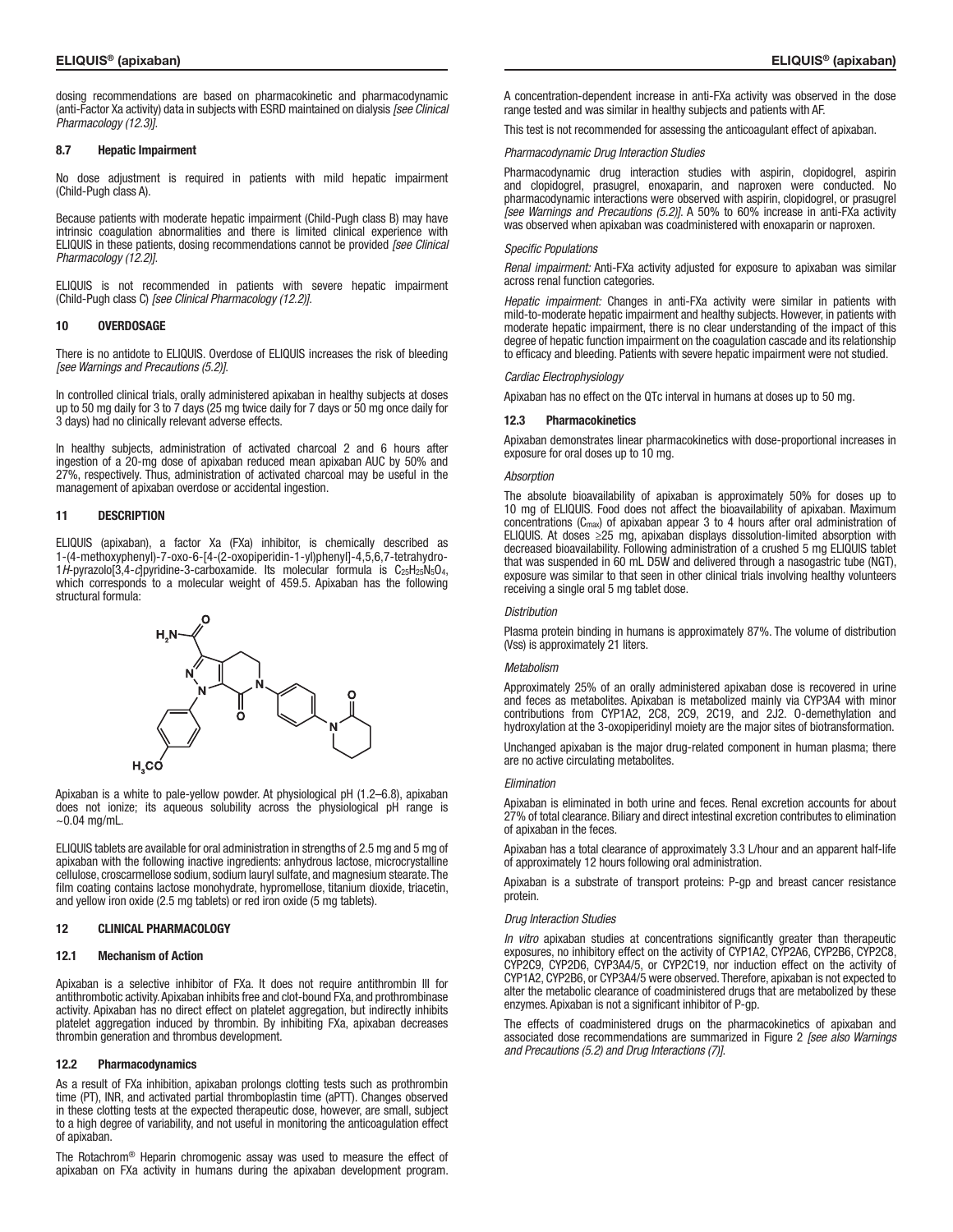| Figure 2:               | Apixaban                         |                                |     | Effect of Coadministered Drugs on the Pharmacokinetics of |
|-------------------------|----------------------------------|--------------------------------|-----|-----------------------------------------------------------|
| <b>Interacting Drug</b> |                                  | <b>PK</b>                      |     | Fold Change and 90% CI                                    |
|                         | Strong CYP3A4 and P-gp Inhibitor |                                |     |                                                           |
| Ketoconazole 400 mg     |                                  | $C_{\text{max}}$<br><b>AUC</b> |     |                                                           |
|                         | Other CYP3A4 and P-gp Inhibitors |                                |     |                                                           |
| Diltiazem 360 mg        |                                  | $C_{\text{max}}$<br><b>AUC</b> |     |                                                           |
| Naproxen 500 mg         |                                  | $C_{\text{max}}$<br><b>AUC</b> |     |                                                           |
|                         | Strong CYP3A4 and P-gp Inducer   |                                |     |                                                           |
| Rifampin 600 mg         |                                  | $C_{\text{max}}$<br><b>AUC</b> |     |                                                           |
|                         |                                  |                                | 0.5 | 1.5<br>1.0<br>2.0                                         |

#### Change Relative to Reference

In dedicated studies conducted in healthy subjects, famotidine, atenolol, prasugrel, and enoxaparin did not meaningfully alter the pharmacokinetics of apixaban.

In studies conducted in healthy subjects, apixaban did not meaningfully alter the pharmacokinetics of digoxin, naproxen, atenolol, prasugrel, or acetylsalicylic acid.

#### Specific Populations

The effects of level of renal impairment, age, body weight, and level of hepatic impairment on the pharmacokinetics of apixaban are summarized in Figure 3.

#### Figure 3: Effect of Specific Populations on the Pharmacokinetics of **Anixahan**



- \* ESRD subjects maintained with chronic and stable hemodialysis; reported PK findings are following single dose of apixaban post hemodialysis.
- † Results reflect CrCl of 15 mL/min based on regression analysis.
- ‡ Dashed vertical lines illustrate pharmacokinetic changes that were used to inform dosing recommendations.
- § No dose adjustment is recommended for nonvalvular atrial fibrillation patients unless at least 2 of the following patient characteristics (age ≥80 years, body weight ≤60 kg, or serum creatinine ≥1.5 mg/dL) are present.

*Gender:* A study in healthy subjects comparing the pharmacokinetics in males and females showed no meaningful difference.

*Race:* The results across pharmacokinetic studies in normal subjects showed no differences in apixaban pharmacokinetics among White/Caucasian, Asian, and Black/ African American subjects. No dose adjustment is required based on race/ethnicity.

*Hemodialysis in ESRD subjects:* Following a 4-hour hemodialysis session with a dialysate flow rate of 500 mL/min and a blood flow rate in the range of 350 to 500 mL/min started 2 hours after administration of a single 5 mg dose of apixaban, the AUC of apixaban was 17% greater compared to those with normal renal function. The dialysis clearance of apixaban is approximately 18 mL/min resulting in a 14% decrease in exposure due to hemodialysis compared to off-dialysis period.

Protein binding was similar (92%-94%) between healthy controls and the on-dialysis and off-dialysis periods.

#### 13 NONCLINICAL TOXICOLOGY

### 13.1 Carcinogenesis, Mutagenesis, Impairment of Fertility

*Carcinogenesis:* Apixaban was not carcinogenic when administered to mice and rats for up to 2 years. The systemic exposures (AUCs) of unbound apixaban in male and female mice at the highest doses tested (1500 and 3000 mg/kg/day) were 9 and 20 times, respectively, the human exposure of unbound drug at the MRHD of 10 mg/day. Systemic exposures of unbound apixaban in male and female rats at the highest dose tested (600 mg/kg/day) were 2 and 4 times, respectively, the human exposure.

*Mutagenesis:* Apixaban was neither mutagenic in the bacterial reverse mutation (Ames) assay, nor clastogenic in Chinese hamster ovary cells *in vitro*, in a 1-month *in vivo/in vitro* cytogenetics study in rat peripheral blood lymphocytes, or in a rat micronucleus study *in vivo*.

*Impairment of Fertility:* Apixaban had no effect on fertility in male or female rats when given at doses up to 600 mg/kg/day, a dose resulting in exposure levels that are 3 and 4 times, respectively, the human exposure.

Apixaban administered to female rats at doses up to 1000 mg/kg/day from implantation through the end of lactation produced no adverse findings in male offspring ( $F_1$  generation) at doses up to 1000 mg/kg/day, a dose resulting in exposure that is 5 times the human exposure. Adverse effects in the  $F_1$ -generation female offspring were limited to decreased mating and fertility indices at 1000 mg/kg/day.

#### 14 CLINICAL STUDIES

#### 14.1 Reduction of Risk of Stroke and Systemic Embolism in Nonvalvular Atrial Fibrillation

#### *ARISTOTLE*

Evidence for the efficacy and safety of ELIQUIS was derived from ARISTOTLE, a multinational, double-blind study in patients with nonvalvular AF comparing the effects of ELIQUIS and warfarin on the risk of stroke and non-central nervous system (CNS) systemic embolism. In ARISTOTLE, patients were randomized to ELIQUIS 5 mg orally twice daily (or 2.5 mg twice daily in subjects with at least 2 of the following characteristics: age ≥80 years, body weight ≤60 kg, or serum creatinine ≥1.5 mg/dL) or to warfarin (targeted to an INR range of 2.0–3.0). Patients had to have one or more of the following additional risk factors for stroke:

- prior stroke or transient ischemic attack (TIA)
- prior systemic embolism
- age ≥75 years
- arterial hypertension requiring treatment
- diabetes mellitus
- heart failure ≥New York Heart Association Class 2
- left ventricular ejection fraction ≤40%

The primary objective of ARISTOTLE was to determine whether ELIQUIS 5 mg twice daily (or 2.5 mg twice daily) was effective (noninferior to warfarin) in reducing the risk of stroke (ischemic or hemorrhagic) and systemic embolism. Superiority of ELIQUIS to warfarin was also examined for the primary endpoint (rate of stroke and systemic embolism), major bleeding, and death from any cause.

A total of 18,201 patients were randomized and followed on study treatment for a median of 89 weeks. Forty-three percent of patients were vitamin K antagonist (VKA) "naive," defined as having received ≤30 consecutive days of treatment with warfarin or another VKA before entering the study. The mean age was 69 years and the mean CHADS<sub>2</sub> score (a scale from 0 to 6 used to estimate risk of stroke, with higher scores predicting greater risk) was 2.1. The population was 65% male, 83% Caucasian, 14% Asian, and 1% Black. There was a history of stroke, TIA, or non-CNS systemic embolism in 19% of patients. Concomitant diseases of patients in this study included hypertension 88%, diabetes 25%, congestive heart failure (or left ventricular ejection fraction ≤40%) 35%, and prior myocardial infarction 14%. Patients treated with warfarin in ARISTOTLE had a mean percentage of time in therapeutic range (INR 2.0–3.0) of 62%.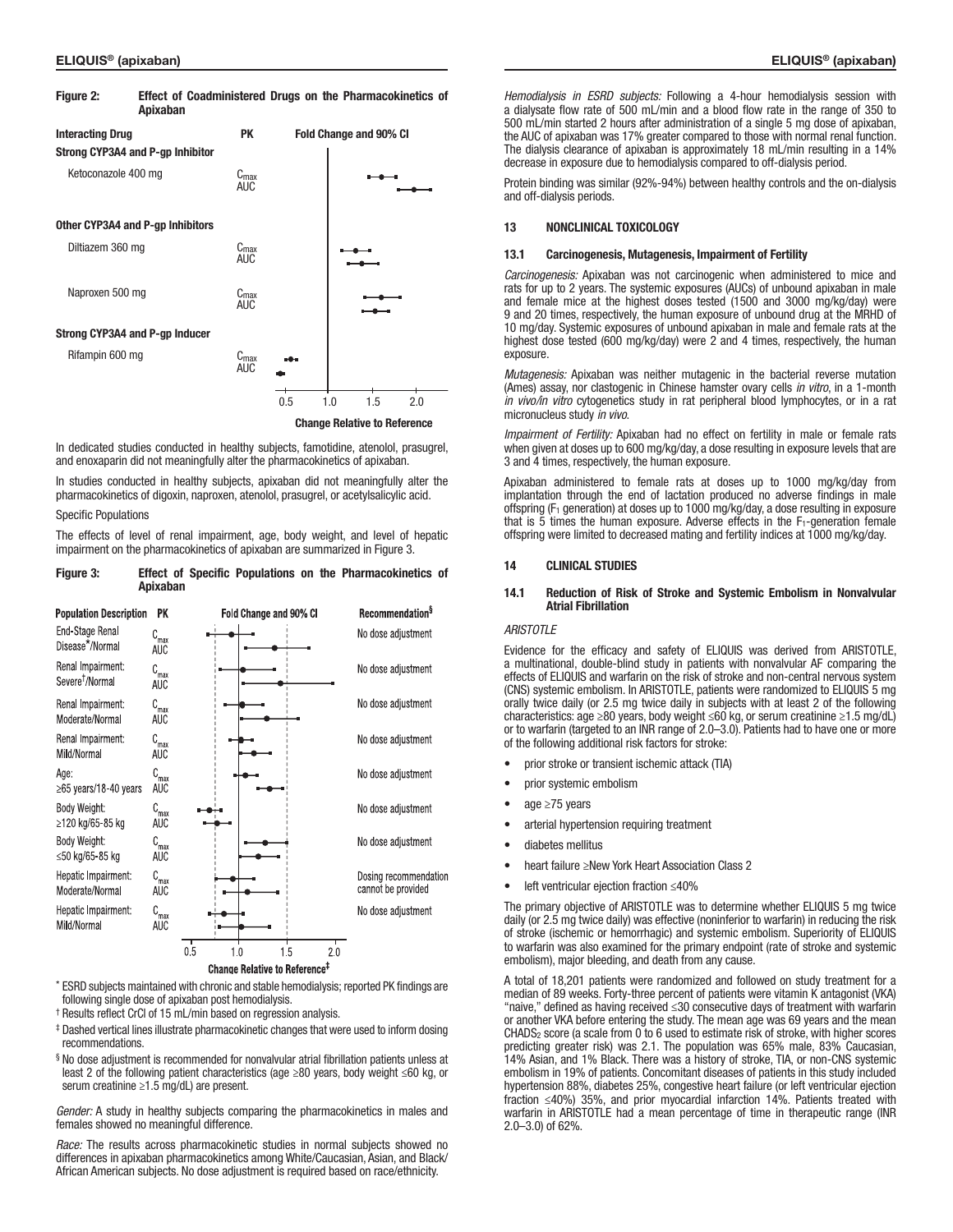ELIQUIS was superior to warfarin for the primary endpoint of reducing the risk of stroke and systemic embolism (Table 9 and Figure 4). Superiority to warfarin was primarily attributable to a reduction in hemorrhagic stroke and ischemic strokes with hemorrhagic conversion compared to warfarin. Purely ischemic strokes occurred with similar rates on both drugs.

ELIQUIS also showed significantly fewer major bleeds than warfarin *[see Adverse Reactions (6.1)]*.

| Table 9: | Key Efficacy Outcomes in Patients with Nonvalvular Atrial   |  |  |  |
|----------|-------------------------------------------------------------|--|--|--|
|          | <b>Fibrillation in ARISTOTLE (Intent-to-Treat Analysis)</b> |  |  |  |

|                                         | <b>ELIQUIS</b><br>$N = 9120$<br>$n$ (%/year) | Warfarin<br>$N = 9081$<br>$n$ (%/year) | <b>Hazard Ratio</b><br>$(95% \text{ CI})$ | P-value |
|-----------------------------------------|----------------------------------------------|----------------------------------------|-------------------------------------------|---------|
| Stroke or systemic embolism             | 212 (1.27)                                   | 265 (1.60)                             | 0.79(0.66, 0.95)                          | 0.01    |
| <b>Stroke</b>                           | 199 (1.19)                                   | 250 (1.51)                             | 0.79(0.65, 0.95)                          |         |
| Ischemic without<br>hemorrhage          | 140 (0.83)                                   | 136 (0.82)                             | 1.02 (0.81, 1.29)                         |         |
| Ischemic with<br>hemorrhagic conversion | 12 (0.07)                                    | 20(0.12)                               | 0.60(0.29, 1.23)                          |         |
| Hemorrhagic                             | 40 (0.24)                                    | 78 (0.47)                              | $0.51$ $(0.35, 0.75)$                     |         |
| <b>Unknown</b>                          | 14 (0.08)                                    | 21(0.13)                               | 0.65(0.33, 1.29)                          |         |
| Systemic embolism                       | 15 (0.09)                                    | 17 (0.10)                              | 0.87(0.44, 1.75)                          |         |

The primary endpoint was based on the time to first event (one per subject). Component counts are for subjects with any event, not necessarily the first.





All-cause death was assessed using a sequential testing strategy that allowed testing for superiority if effects on earlier endpoints (stroke plus systemic embolus and major bleeding) were demonstrated. ELIQUIS treatment resulted in a significantly lower rate of all-cause death ( $p = 0.046$ ) than did treatment with warfarin, primarily because of a reduction in cardiovascular death, particularly stroke deaths. Non-vascular death rates were similar in the treatment arms.

In ARISTOTLE, the results for the primary efficacy endpoint were generally consistent across most major subgroups including weight,  $CHADS<sub>2</sub>$  score (a scale from 0 to 6 used to predict risk of stroke in patients with AF, with higher scores predicting greater risk), prior warfarin use, level of renal impairment, geographic region, and aspirin use at randomization (Figure 5).

#### Figure 5: Stroke and Systemic Embolism Hazard Ratios by Baseline Characteristics – ARISTOTLE Study

|                                      |                  | n of Events / N of Patients (% per year) |                       |                               |
|--------------------------------------|------------------|------------------------------------------|-----------------------|-------------------------------|
| <b>Subgroup</b>                      | Apixaban         | <b>Warfarin</b>                          | Hazard Ratio (95% CI) |                               |
| <b>All Patients</b>                  | 212 / 9120 (1.3) | 265 / 9081 (1.6)                         | 0.79(0.66, 0.95)      |                               |
| Prior Warfarin/VKA Status            |                  |                                          |                       |                               |
| Experienced (57%)                    | 102 / 5208 (1.1) | 138 / 5193 (1.5)                         | 0.73(0.57, 0.95)      |                               |
| Naive (43%)                          | 110 / 3912 (1.5) | 127 / 3888 (1.8)                         | 0.86(0.66, 1.11)      |                               |
| Age                                  |                  |                                          |                       |                               |
| $<$ 65 (30%)                         | 51 / 2731 (1.0)  | 44 / 2740 (0.9)                          | 1.16(0.77, 1.73)      |                               |
| ≥65 and $<$ 75 (39%)                 | 82 / 3539 (1.3)  | 112 / 3513 (1.7)                         | 0.72(0.54, 0.96)      |                               |
| $\geq$ 75 (31%)                      | 79 / 2850 (1.6)  | 109 / 2828 (2.2)                         | 0.71(0.53, 0.95)      |                               |
| Sex                                  |                  |                                          |                       |                               |
| Male (65%)                           | 132 / 5886 (1.2) | 160 / 5899 (1.5)                         | 0.82(0.65, 1.04)      |                               |
| Female (35%)                         | 80 / 3234 (1.3)  | 105 / 3182 (1.8)                         | 0.74(0.56, 1.00)      |                               |
| Weight                               |                  |                                          |                       |                               |
| ≤60 kg (11%)                         | 34 / 1018 (2.0)  | 52 / 967 (3.2)                           | 0.63(0.41, 0.97)      |                               |
| $>60$ kg (89%)                       | 177 / 8070 (1.2) | 212 / 8084 (1.4)                         | 0.83(0.68, 1.01)      |                               |
| Prior Stroke or TIA                  |                  |                                          |                       |                               |
| Yes (19%)                            | 73 / 1694 (2.5)  | 98 / 1742 (3.2)                          | 0.76(0.56, 1.03)      |                               |
|                                      |                  |                                          |                       |                               |
| No (81%)<br><b>Diabetes Mellitus</b> | 139 / 7426 (1.0) | 167 / 7339 (1.2)                         | 0.82(0.65, 1.03)      |                               |
|                                      |                  |                                          |                       |                               |
| Yes (25%)                            | 57/2284(1.4)     | 75 / 2263 (1.9)                          | 0.75(0.53, 1.05)      |                               |
| No (75%)                             | 155 / 6836 (1.2) | 190 / 6818 (1.5)                         | 0.81(0.65, 1.00)      |                               |
| CHADS <sub>2</sub> Score             |                  |                                          |                       |                               |
| ≤1 $(34%)$                           | 44 / 3100 (0.7)  | 51 / 3083 (0.9)                          | 0.85(0.57, 1.27)      |                               |
| 2(36%)                               | 74 / 3262 (1.2)  | 82 / 3254 (1.4)                          | 0.90(0.66, 1.23)      |                               |
| $\geq 3$ (30%)                       | 94 / 2758 (2.0)  | 132 / 2744 (2.8)                         | 0.70(0.54, 0.91)      |                               |
| <b>Creatinine Clearance</b>          |                  |                                          |                       |                               |
| $<$ 30 mL/min $(1%)$                 | 6/137(2.8)       | 10/133(5.1)                              | 0.55(0.20, 1.53)      |                               |
| 30-50 mL/min<br>(15%)                | 48 / 1365 (2.0)  | 59 / 1382 (2.5)                          | 0.83(0.57, 1.21)      |                               |
| $>50-80$ mL/min<br>(42%)             | 87 / 3817 (1.2)  | 116 / 3770 (1.7)                         | 0.74(0.56, 0.97)      |                               |
| $>80$ mL/min<br>(41%)                | 70 / 3761 (1.0)  | 79 / 3757 (1.1)                          | 0.88(0.64, 1.21)      |                               |
| Geographic Region                    |                  |                                          |                       |                               |
| US (19%)                             | 31 / 1720 (0.9)  | 39 / 1697 (1.2)                          | 0.79(0.50, 1.27)      |                               |
| Non-US (81%)                         | 181 / 7400 (1.3) | 226 / 7384 (1.7)                         | 0.79(0.65, 0.96)      |                               |
| Aspirin at Randomization             |                  |                                          |                       |                               |
| Yes (31%)                            | 70 / 2859 (1.3)  | 94 / 2773 (1.9)                          | 0.72(0.53, 0.98)      |                               |
| No (69%)                             | 142 / 6261 (1.2) | 171 / 6308 (1.5)                         | 0.83(0.67, 1.04)      |                               |
|                                      |                  |                                          |                       | 0.5<br>$\overline{2}$<br>0.25 |
|                                      |                  |                                          |                       |                               |
|                                      |                  |                                          |                       | Apixaban<br>Warfarin          |

**Better** Better

Note: The figure above presents effects in various subgroups, all of which are baseline characteristics and all of which were pre-specified, if not the groupings. The 95% confidence limits that are shown do not take into account how many comparisons were made, nor do they reflect the effect of a particular factor after adjustment for all other factors. Apparent homogeneity or heterogeneity among groups should not be over-interpreted.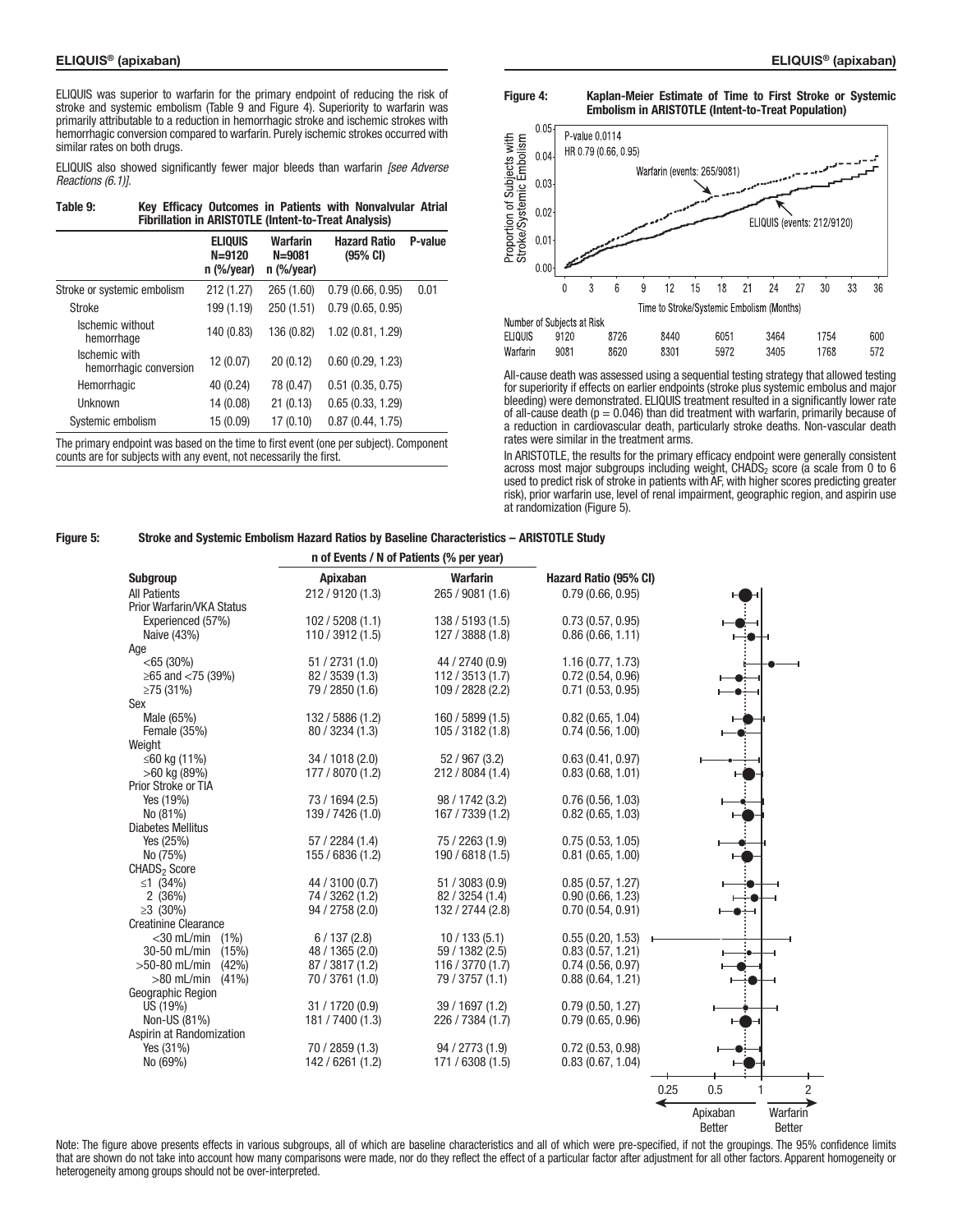At the end of the ARISTOTLE study, warfarin patients who completed the study were generally maintained on a VKA with no interruption of anticoagulation. ELIQUIS patients who completed the study were generally switched to a VKA with a 2-day period of coadministration of ELIQUIS and VKA, so that some patients may not have been adequately anticoagulated after stopping ELIQUIS until attaining a stable and therapeutic INR. During the 30 days following the end of the study, there were 21 stroke or systemic embolism events in the 6791 patients (0.3%) in the ELIQUIS arm compared to 5 in the 6569 patients (0.1%) in the warfarin arm *[see Dosage and Administration (2.4)]*.

#### *AVERROES*

In AVERROES, patients with nonvalvular atrial fibrillation thought not to be candidates for warfarin therapy were randomized to treatment with ELIQUIS 5 mg orally twice daily (or 2.5 mg twice daily in selected patients) or aspirin 81 to 324 mg once daily. The primary objective of the study was to determine if ELIQUIS was superior to aspirin for preventing the composite outcome of stroke or systemic embolism. AVERROES was stopped early on the basis of a prespecified interim analysis showing a significant reduction in stroke and systemic embolism for ELIQUIS compared to aspirin that was associated with a modest increase in major bleeding (Table 10) *[see Adverse Reactions (6.1)]*.

| Table 10: |  |                                 |  | Key Efficacy Outcomes in Patients with Nonvalvular Atrial |  |
|-----------|--|---------------------------------|--|-----------------------------------------------------------|--|
|           |  | <b>Fibrillation in AVERROES</b> |  |                                                           |  |

|                             | <b>ELIQUIS</b><br>$N = 2807$<br>$n$ (%/year) | <b>Aspirin</b><br>$N = 2791$<br>$n$ (%/year) | <b>Hazard Ratio</b><br>$(95% \text{ CI})$ | P-value  |
|-----------------------------|----------------------------------------------|----------------------------------------------|-------------------------------------------|----------|
| Stroke or systemic embolism | 51 (1.62)                                    | 113 (3.63)                                   | 0.45(0.32, 0.62)                          | < 0.0001 |
| <b>Stroke</b>               |                                              |                                              |                                           |          |
| Ischemic or<br>undetermined | 43 (1.37)                                    | 97(3.11)                                     | 0.44(0.31, 0.63)                          |          |
| Hemorrhagic                 | 6(0.19)                                      | 9(0.28)                                      | 0.67(0.24, 1.88)                          |          |
| Systemic embolism           | 2(0.06)                                      | 13 (0.41)                                    | 0.15(0.03, 0.68)                          |          |
| MI                          | 24 (0.76)                                    | 28 (0.89)                                    | 0.86(0.50, 1.48)                          | ٠        |
| All-cause death             | 111 (3.51)                                   | 140 (4.42)                                   | 0.79(0.62, 1.02)                          | 0.068    |
| Vascular death              | 84 (2.65)                                    | 96 (3.03)                                    | 0.87(0.65, 1.17)                          |          |

#### 14.2 Prophylaxis of Deep Vein Thrombosis Following Hip or Knee Replacement Surgery

The clinical evidence for the effectiveness of ELIQUIS is derived from the ADVANCE-1, ADVANCE-2, and ADVANCE-3 clinical trials in adult patients undergoing elective hip (ADVANCE-3) or knee (ADVANCE-2 and ADVANCE-1) replacement surgery. A total of 11,659 patients were randomized in 3 double-blind, multi-national studies. Included in this total were 1866 patients age 75 or older, 1161 patients with low body weight (≤60 kg), 2528 patients with Body Mass Index ≥33 kg/m2, and 625 patients with severe or moderate renal impairment.

In the ADVANCE-3 study, 5407 patients undergoing elective hip replacement surgery were randomized to receive either ELIQUIS 2.5 mg orally twice daily or enoxaparin 40 mg subcutaneously once daily. The first dose of ELIQUIS was given 12 to 24 hours post surgery, whereas enoxaparin was started 9 to 15 hours prior to surgery. Treatment duration was 32 to 38 days.

In patients undergoing elective knee replacement surgery, ELIQUIS 2.5 mg orally twice daily was compared to enoxaparin 40 mg subcutaneously once daily (ADVANCE-2, N=3057) or enoxaparin 30 mg subcutaneously every 12 hours (ADVANCE-1, N=3195). In the ADVANCE-2 study, the first dose of ELIQUIS was given 12 to 24 hours post surgery, whereas enoxaparin was started 9 to 15 hours prior to surgery. In the ADVANCE-1 study, both ELIQUIS and enoxaparin were initiated 12 to 24 hours post surgery. Treatment duration in both ADVANCE-2 and ADVANCE-1 was 10 to 14 days.

In all 3 studies, the primary endpoint was a composite of adjudicated asymptomatic and symptomatic DVT, nonfatal PE, and all-cause death at the end of the double-blind intended treatment period. In ADVANCE-3 and ADVANCE-2, the primary endpoint was tested for noninferiority, then superiority, of ELIQUIS to enoxaparin. In ADVANCE-1, the primary endpoint was tested for noninferiority of ELIQUIS to enoxaparin.

The efficacy data are provided in Tables 11 and 12.

### Table 11: Summary of Key Efficacy Analysis Results During the Intended Treatment Period for Patients Undergoing Elective Hip Replacement Surgery\*

|                                                 | <b>ADVANCE-3</b>                |                             |                                                       |
|-------------------------------------------------|---------------------------------|-----------------------------|-------------------------------------------------------|
| Events During 35-Day<br><b>Treatment Period</b> | <b>ELIQUIS</b><br>2.5 mg po bid | Enoxaparin<br>40 mg sc gd   | <b>Relative Risk</b><br>$(95% \text{ Cl})$<br>P-value |
| <b>Number of Patients</b>                       | $N = 1949$                      | $N = 1917$                  |                                                       |
| Total VTE <sup>+</sup> /All-cause death         | 27 (1.39%)<br>(0.95, 2.02)      | 74 (3.86%)<br>(3.08, 4.83)  | 0.36<br>(0.22, 0.54)<br>p<0.0001                      |
| <b>Number of Patients</b>                       | $N = 2708$                      | $N = 2699$                  |                                                       |
| All-cause death                                 | $3(0.11\%)$<br>(0.02, 0.35)     | $1(0.04\%)$<br>(0.00, 0.24) |                                                       |
| PE                                              | $3(0.11\%)$<br>(0.02, 0.35)     | 5(0.19%)<br>(0.07, 0.45)    |                                                       |
| Symptomatic DVT                                 | $1(0.04\%)$<br>(0.00, 0.24)     | 5(0.19%)<br>(0.07, 0.45)    |                                                       |
| <b>Number of Patients</b>                       | $N = 2196$                      | $N = 2190$                  |                                                       |
| Proximal DVT <sup>‡</sup>                       | $7(0.32\%)$<br>(0.14, 0.68)     | 20 (0.91%)<br>(0.59, 1.42)  |                                                       |
| <b>Number of Patients</b>                       | $N = 1951$                      | $N = 1908$                  |                                                       |
| Distal DVT <sup>#</sup>                         | 20 (1.03%)<br>(0.66, 1.59)      | 57 (2.99%)<br>(2.31, 3.86)  |                                                       |

\*Events associated with each endpoint were counted once per subject but subjects may have contributed events to multiple endpoints.

†Total VTE includes symptomatic and asymptomatic DVT and PE.

‡Includes symptomatic and asymptomatic DVT.

| Table 12: |                             |  | <b>Summary of Key Efficacy Analysis Results During the Intended</b> |  |
|-----------|-----------------------------|--|---------------------------------------------------------------------|--|
|           |                             |  | Treatment Period for Patients Undergoing Elective Knee              |  |
|           | <b>Replacement Surgery*</b> |  |                                                                     |  |

| nghiangingin daryar k                          |                                      |                                                                           |                                                |                                                                               |                            |                                                |  |
|------------------------------------------------|--------------------------------------|---------------------------------------------------------------------------|------------------------------------------------|-------------------------------------------------------------------------------|----------------------------|------------------------------------------------|--|
|                                                |                                      | <b>ADVANCE-1</b>                                                          |                                                | <b>ADVANCE-2</b>                                                              |                            |                                                |  |
| Events during<br>12-dav<br>treatment<br>period | <b>ELIQUIS</b><br>$2.5$ mg po<br>bid | Enoxaparin<br>30 mg sc<br>q12h                                            | Relative<br><b>Risk</b><br>(95% CI)<br>P-value | <b>ELIQUIS</b><br>$2.5$ mg po bid                                             | Enoxaparin<br>40 ma sc ad  | Relative<br><b>Risk</b><br>(95% CI)<br>P-value |  |
| Number of<br><b>Patients</b>                   | $N = 1157$                           | $N = 1130$                                                                |                                                | $N = 976$                                                                     | $N = 997$                  |                                                |  |
| Total VTE <sup>+</sup> /All-<br>cause death    |                                      | 104 (8.99%) 100 (8.85%)<br>$(7.47, 10.79)$ $(7.33, 10.66)$ $(0.78, 1.32)$ | 1.02<br>ΝS                                     | 147 (15.06%) 243 (24.37%)<br>$(12.95, 17.46)$ $(21.81, 27.14)$ $(0.51, 0.74)$ |                            | 0.62<br>p<0.0001                               |  |
| Number of<br><b>Patients</b>                   | $N = 1599$                           | $N = 1596$                                                                |                                                | $N = 1528$                                                                    | $N = 1529$                 |                                                |  |
| All-cause<br>death                             | $3(0.19\%)$<br>(0.04, 0.59)          | $3(0.19\%)$<br>(0.04, 0.59)                                               |                                                | 2(0.13%)<br>(0.01, 0.52)                                                      | $0(0\%)$<br>(0.00, 0.31)   |                                                |  |
| PE                                             | 16 (1.0%)<br>(0.61, 1.64)            | $7(0.44\%)$<br>(0.20, 0.93)                                               |                                                | 4(0.26%)<br>(0.08, 0.70)                                                      | $0(0\%)$<br>(0.00, 0.31)   |                                                |  |
| Symptomatic<br><b>DVT</b>                      | 3(0.19%)<br>(0.04, 0.59)             | $7(0.44\%)$<br>(0.20, 0.93)                                               |                                                | $3(0.20\%)$<br>(0.04, 0.61)                                                   | 7 (0.46%)<br>(0.20, 0.97)  |                                                |  |
| Number of<br><b>Patients</b>                   | $N = 1254$                           | $N = 1207$                                                                |                                                | $N = 1192$                                                                    | $N = 1199$                 |                                                |  |
| Proximal<br>DVT <sup>+</sup>                   | $9(0.72\%)$<br>(0.36, 1.39)          | 11 (0.91%)<br>(0.49, 1.65)                                                |                                                | 9(0.76%)<br>(0.38, 1.46)                                                      | 26 (2.17%)<br>(1.47, 3.18) |                                                |  |
| Number of<br><b>Patients</b>                   | $N = 1146$                           | $N = 1133$                                                                |                                                | $N = 978$                                                                     | $N = 1000$                 |                                                |  |
| <b>Distal</b><br>$DVT^{\ddagger}$              | 83 (7.24%)<br>(5.88, 8.91)           | 91 (8.03%)<br>(6.58, 9.78)                                                |                                                | 142 (14.52%) 239 (23.9%)<br>(12.45, 16.88)                                    | (21.36,<br>26.65           |                                                |  |

\* Events associated with each endpoint were counted once per subject but subjects may have contributed events to multiple endpoints.

† Total VTE includes symptomatic and asymptomatic DVT and PE.

‡ Includes symptomatic and asymptomatic DVT.

The efficacy profile of ELIQUIS was generally consistent across subgroups of interest for this indication (e.g., age, gender, race, body weight, renal impairment).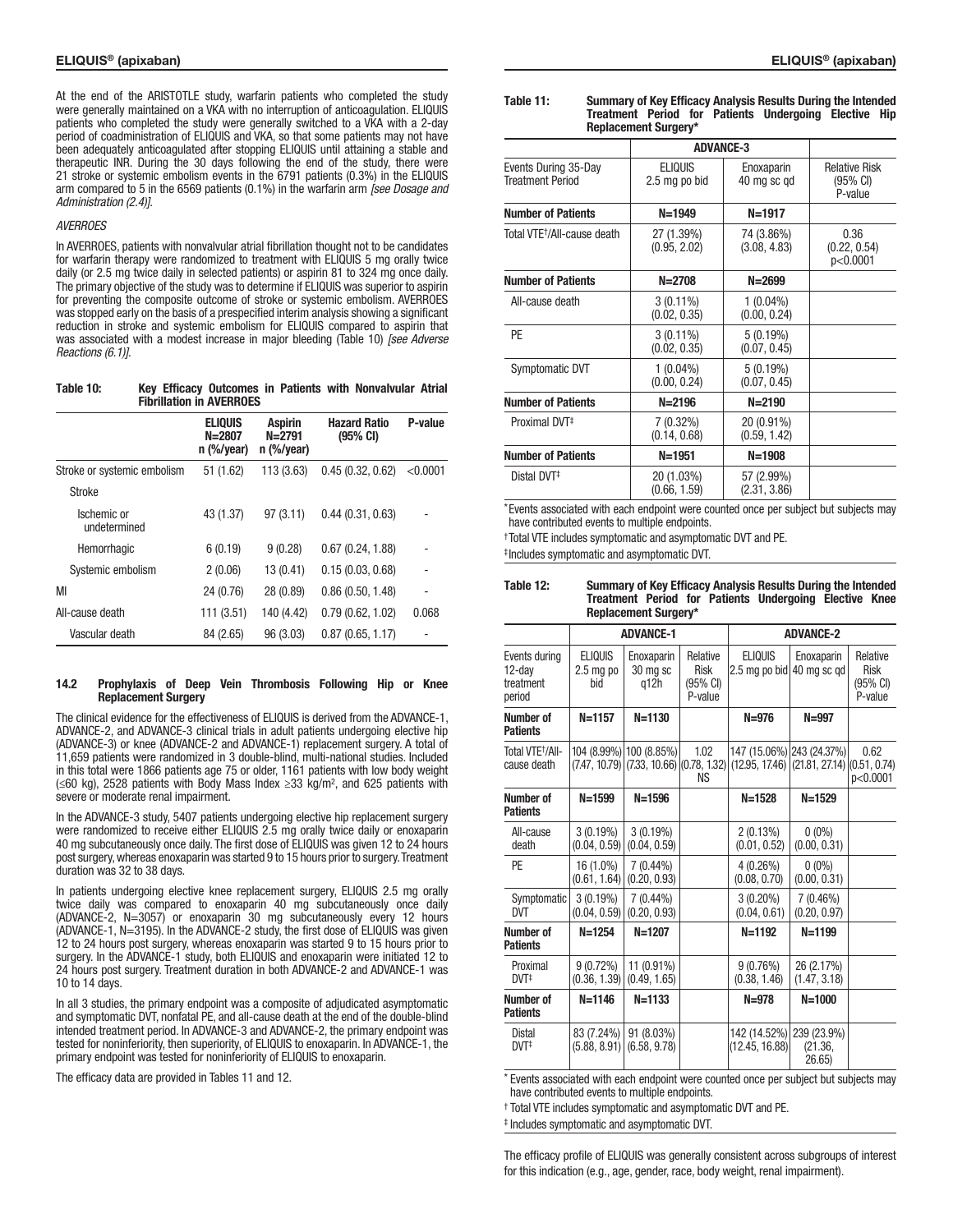#### 14.3 Treatment of DVT and PE and Reduction in the Risk of Recurrence of DVT and PE

Efficacy and safety of ELIQUIS for the treatment of DVT and PE, and for the reduction in the risk of recurrent DVT and PE following 6 to 12 months of anticoagulant treatment was derived from the AMPLIFY and AMPLIFY-EXT studies. Both studies were randomized, parallel-group, double-blind trials in patients with symptomatic proximal DVT and/or symptomatic PE. All key safety and efficacy endpoints were adjudicated in a blinded manner by an independent committee.

## *AMPLIFY*

The primary objective of AMPLIFY was to determine whether ELIQUIS was noninferior to enoxaparin/warfarin for the incidence of recurrent VTE (venous thromboembolism) or VTE-related death. Patients with an objectively confirmed symptomatic DVT and/or PE were randomized to treatment with ELIQUIS 10 mg twice daily orally for 7 days followed by ELIQUIS 5 mg twice daily orally for 6 months, or enoxaparin 1 mg/kg twice daily subcutaneously for at least 5 days (until INR ≥2) followed by warfarin (target INR range 2.0-3.0) orally for 6 months. Patients who required thrombectomy, insertion of a caval filter, or use of a fibrinolytic agent, and patients with creatinine clearance <25 mL/min, significant liver disease, an existing heart valve or atrial fibrillation, or active bleeding were excluded from the AMPLIFY study. Patients were allowed to enter the study with or without prior parenteral anticoagulation (up to 48 hours).

A total of 5244 patients were evaluable for efficacy and were followed for a mean of 154 days in the ELIQUIS group and 152 days in the enoxaparin/warfarin group. The mean age was 57 years. The AMPLIFY study population was 59% male, 83% Caucasian, 8% Asian, and 4% Black. For patients randomized to warfarin, the mean percentage of time in therapeutic range (INR 2.0-3.0) was 60.9%.

Approximately 90% of patients enrolled in AMPLIFY had an unprovoked DVT or PE at baseline. The remaining 10% of patients with a provoked DVT or PE were required to have an additional ongoing risk factor in order to be randomized, which included previous episode of DVT or PE, immobilization, history of cancer, active cancer, and known prothrombotic genotype.

ELIQUIS was shown to be noninferior to enoxaparin/warfarin in the AMPLIFY study for the primary endpoint of recurrent symptomatic VTE (nonfatal DVT or nonfatal PE) or VTE-related death over 6 months of therapy (Table 13).

## Table 13: Efficacy Results in the AMPLIFY Study

|                                | <b>ELIQUIS</b><br>$N = 2609$<br>n | <b>Enoxaparin/Warfarin</b><br>$N = 2635$<br>n | <b>Relative Risk</b><br>$(95% \text{ Cl})$ |
|--------------------------------|-----------------------------------|-----------------------------------------------|--------------------------------------------|
| VTE or VTE-related death*      | 59 (2.3%)                         | 71 (2.7%)                                     | 0.84(0.60, 1.18)                           |
| $DVT^{\dagger}$                | 22 (0.8%)                         | 35 (1.3%)                                     |                                            |
| PF <sup>+</sup>                | 27 (1.0%)                         | $25(0.9\%)$                                   |                                            |
| VTF-related death <sup>+</sup> | 12 (0.4%)                         | 16 (0.6%)                                     |                                            |
| VTE or all-cause death         | 84 (3.2%)                         | 104 (4.0%)                                    | 0.82(0.61, 1.08)                           |
| VTE or CV-related death        | 61 (2.3%)                         | 77 (2.9%)                                     | 0.80(0.57, 1.11)                           |

\* Noninferior compared to enoxaparin/warfarin (P-value <0.0001).

† Events associated with each endpoint were counted once per subject, but subjects may have contributed events to multiple endpoints.

In the AMPLIFY study, patients were stratified according to their index event of PE (with or without DVT) or DVT (without PE). Efficacy in the initial treatment of VTE was consistent between the two subgroups.

#### *AMPLIFY-EXT*

Patients who had been treated for DVT and/or PE for 6 to 12 months with anticoagulant therapy without having a recurrent event were randomized to treatment with ELIQUIS 2.5 mg orally twice daily, ELIQUIS 5 mg orally twice daily, or placebo for 12 months. Approximately one-third of patients participated in the AMPLIFY study prior to enrollment in the AMPLIFY-EXT study.

A total of 2482 patients were randomized to study treatment and were followed for a mean of approximately 330 days in the ELIQUIS group and 312 days in the placebo group. The mean age in the AMPLIFY-EXT study was 57 years. The study population was 57% male, 85% Caucasian, 5% Asian, and 3% Black.

The AMPLIFY-EXT study enrolled patients with either an unprovoked DVT or PE at baseline (approximately 92%) or patients with a provoked baseline event and one additional risk factor for recurrence (approximately 8%). However, patients who had experienced multiple episodes of unprovoked DVT or PE were excluded from the AMPLIFY-EXT study. In the AMPLIFY-EXT study, both doses of ELIQUIS were superior to placebo in the primary endpoint of symptomatic, recurrent VTE (nonfatal DVT or nonfatal PE), or all-cause death (Table 14).

#### Table 14: Efficacy Results in the AMPLIFY-EXT Study

|                                                                  |                                           |                                         |                             | Relative Risk (95% CI)                     |                                                   |
|------------------------------------------------------------------|-------------------------------------------|-----------------------------------------|-----------------------------|--------------------------------------------|---------------------------------------------------|
|                                                                  | <b>ELIQUIS</b><br>2.5 mg bid<br>$N = 840$ | <b>ELIQUIS</b><br>5 mg bid<br>$N = 813$ | <b>Placebo</b><br>$N = 829$ | <b>ELIQUIS</b><br>2.5 mg bid<br>vs Placebo | <b>ELIQUIS</b><br>5 mg bid<br>vs Placebo          |
|                                                                  |                                           | $n$ (%)                                 |                             |                                            |                                                   |
| <b>Recurrent VTE or</b><br>all-cause death                       | 32(3.8)                                   | 34(4.2)                                 | 96 (11.6)                   | p<0.0001                                   | $0.33(0.22, 0.48)$ $0.36(0.25, 0.53)$<br>p<0.0001 |
| $DVT^*$                                                          | 19(2.3)                                   | 28(3.4)                                 | 72 (8.7)                    |                                            |                                                   |
| PF*                                                              | 23(2.7)                                   | 25(3.1)                                 | 37(4.5)                     |                                            |                                                   |
| All-cause death                                                  | 22(2.6)                                   | 25(3.1)                                 | 33(4.0)                     |                                            |                                                   |
| *Patients with more than one event are counted in multiple rows. |                                           |                                         |                             |                                            |                                                   |

# 16 HOW SUPPLIED/STORAGE AND HANDLING

### How Supplied

ELIQUIS (apixaban) tablets are available as listed in the table below.

| Tablet<br><b>Strength</b> | Tablet<br><b>Color/Shape</b> | Tablet<br><b>Markings</b>                                                         | <b>Package Size</b>                                                                              | <b>NDC Code</b>                              |
|---------------------------|------------------------------|-----------------------------------------------------------------------------------|--------------------------------------------------------------------------------------------------|----------------------------------------------|
| 2.5 <sub>mq</sub>         | Yellow, round,<br>biconvex   | Debossed with<br>"893" on one side<br>and " $2\frac{1}{2}$ "<br>on the other side | Bottles of 60<br>Bottles of 180<br><b>Hospital Unit-Dose</b><br><b>Blister Package</b><br>of 100 | 0003-0893-21<br>0003-0893-41<br>0003-0893-31 |
| 5 <sub>mq</sub>           | Pink, oval,<br>biconvex      | Debossed with<br>"894" on one side<br>and " $5"$<br>on the other side             | Bottles of 60<br>Bottles of 180<br><b>Hospital Unit-Dose</b><br><b>Blister Package</b><br>of 100 | 0003-0894-21<br>0003-0894-41<br>0003-0894-31 |

### Storage and Handling

Store at 20°C to 25°C (68°F-77°F); excursions permitted between 15°C and 30°C (59°F-86°F) [see USP Controlled Room Temperature].

# 17 PATIENT COUNSELING INFORMATION

*See FDA-approved patient labeling (Medication Guide).*

Advise patients of the following:

- They should not discontinue ELIQUIS without talking to their physician first.
- They should be informed that it might take longer than usual for bleeding to stop, and they may bruise or bleed more easily when treated with ELIQUIS. Advise patients about how to recognize bleeding or symptoms of hypovolemia and of the urgent need to report any unusual bleeding to their physician.
- They should tell their physicians and dentists they are taking ELIQUIS, and/or any other product known to affect bleeding (including nonprescription products, such as aspirin or NSAIDs), before any surgery or medical or dental procedure is scheduled and before any new drug is taken.
- If the patient is having neuraxial anesthesia or spinal puncture, inform the patient to watch for signs and symptoms of spinal or epidural hematomas, such as numbness or weakness of the legs, or bowel or bladder dysfunction *[see Warnings and Precautions (5.3)].* If any of these symptoms occur, the patient should contact his or her physician immediately.
- They should tell their physicians if they are pregnant or plan to become pregnant or are breastfeeding or intend to breastfeed during treatment with ELIQUIS *[see Use in Specific Populations (8.1, 8.3)].*
- If a dose is missed, the dose should be taken as soon as possible on the same day and twice-daily administration should be resumed. The dose should not be doubled to make up for a missed dose.

Marketed by: Bristol-Myers Squibb Company Princeton, New Jersey 08543 USA and Pfizer Inc New York, New York 10017 USA

Rotachrom® is a registered trademark of Diagnostica Stago.

1356615A0 / 1356514A0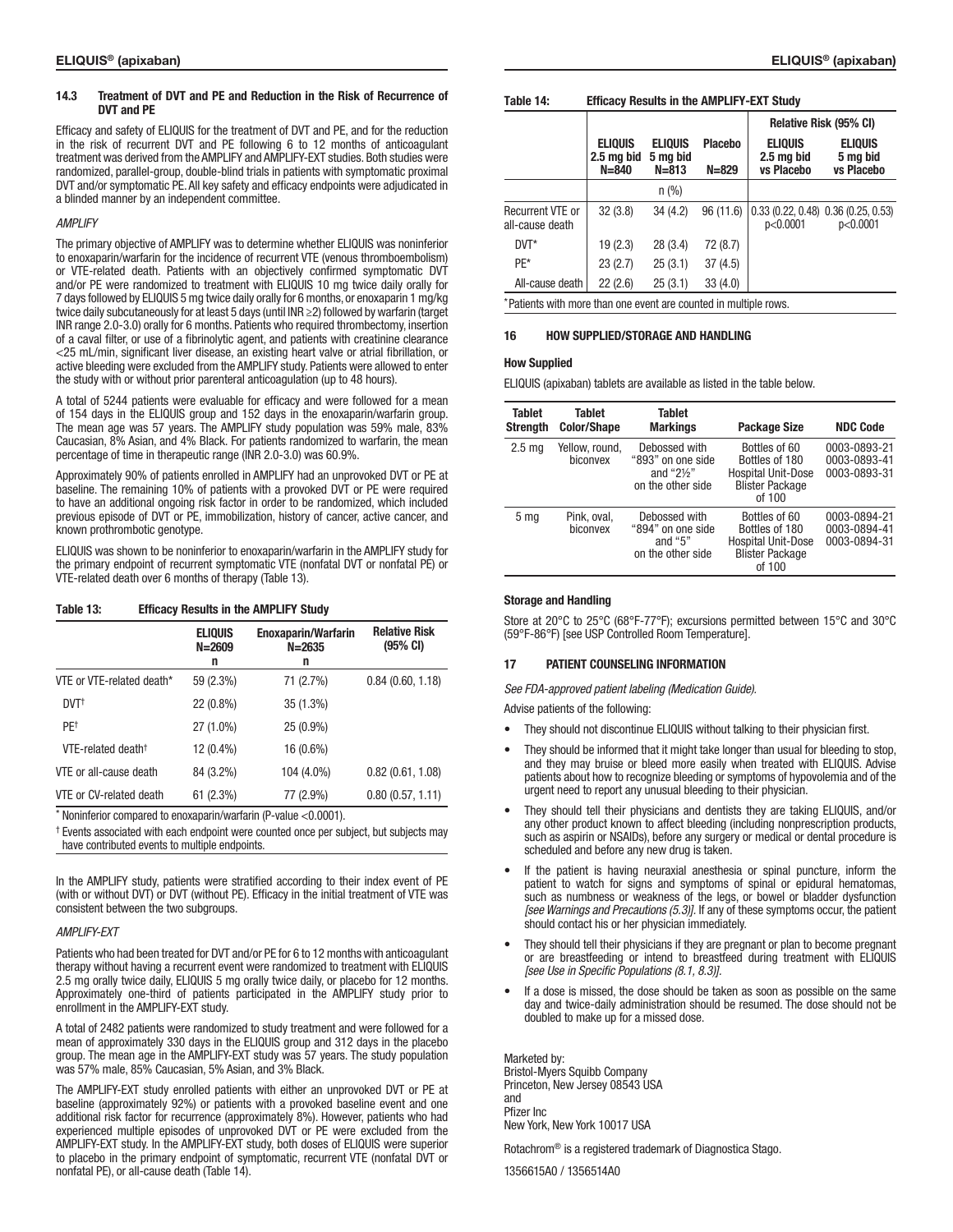# **MEDICATION GUIDE**

**ELIQUIS®** (ELL eh kwiss) **(apixaban) tablets**

**What is the most important information I should know about ELIQUIS?**

• **For people taking ELIQUIS for atrial fibrillation:**

People with atrial fibrillation (a type of irregular heartbeat) are at an increased risk of forming a blood clot in the heart, which can travel to the brain, causing a stroke, or to other parts of the body. ELIQUIS lowers your chance of having a stroke by helping to prevent clots from forming. If you stop taking ELIQUIS, you may have increased risk of forming a clot in your blood.

# **Do not stop taking ELIQUIS without talking to the doctor who prescribes it for you. Stopping ELIQUIS increases your risk of having a stroke.**

ELIQUIS may need to be stopped, if possible, prior to surgery or a medical or dental procedure. Ask the doctor who prescribed ELIQUIS for you when you should stop taking it. Your doctor will tell you when you may start taking ELIQUIS again after your surgery or procedure. If you have to stop taking ELIQUIS, your doctor may prescribe another medicine to help prevent a blood clot from forming.

• **ELIQUIS can cause bleeding** which can be serious and rarely may lead to death. This is because ELIQUIS is a blood thinner medicine that reduces blood clotting.

You may have a higher risk of bleeding if you take ELIQUIS and take other medicines that increase your risk of bleeding, including:

- aspirin or aspirin-containing products
- long-term (chronic) use of nonsteroidal anti-inflammatory drugs (NSAIDs)
- warfarin sodium (COUMADIN®, JANTOVEN®)
- any medicine that contains heparin
- selective serotonin reuptake inhibitors (SSRIs) or serotonin norepinephrine reuptake inhibitors (SNRIs)

• other medicines to help prevent or treat blood clots

Tell your doctor if you take any of these medicines. Ask your doctor or pharmacist if you are not sure if your medicine is one listed above.

While taking ELIQUIS:

- you may bruise more easily
- it may take longer than usual for any bleeding to stop

# **Call your doctor or get medical help right away if you have any of these signs or symptoms of bleeding when taking ELIQUIS:**

- unexpected bleeding, or bleeding that lasts a long time, such as:
	- unusual bleeding from the gums
	- nosebleeds that happen often
	- menstrual bleeding or vaginal bleeding that is heavier than normal
- bleeding that is severe or you cannot control
- red, pink, or brown urine
- red or black stools (looks like tar)
- cough up blood or blood clots
- vomit blood or your vomit looks like coffee grounds
- unexpected pain, swelling, or joint pain
- headaches, feeling dizzy or weak
- **ELIQUIS is not for patients with artificial heart valves.**
- **Spinal or epidural blood clots (hematoma).** People who take a blood thinner medicine (anticoagulant) like ELIQUIS, and have medicine injected into their spinal and epidural area, or have a spinal puncture have a risk of forming a blood clot that can cause long-term or permanent loss of the ability to move (paralysis). Your risk of developing a spinal or epidural blood clot is higher if:
	- a thin tube called an epidural catheter is placed in your back to give you certain medicine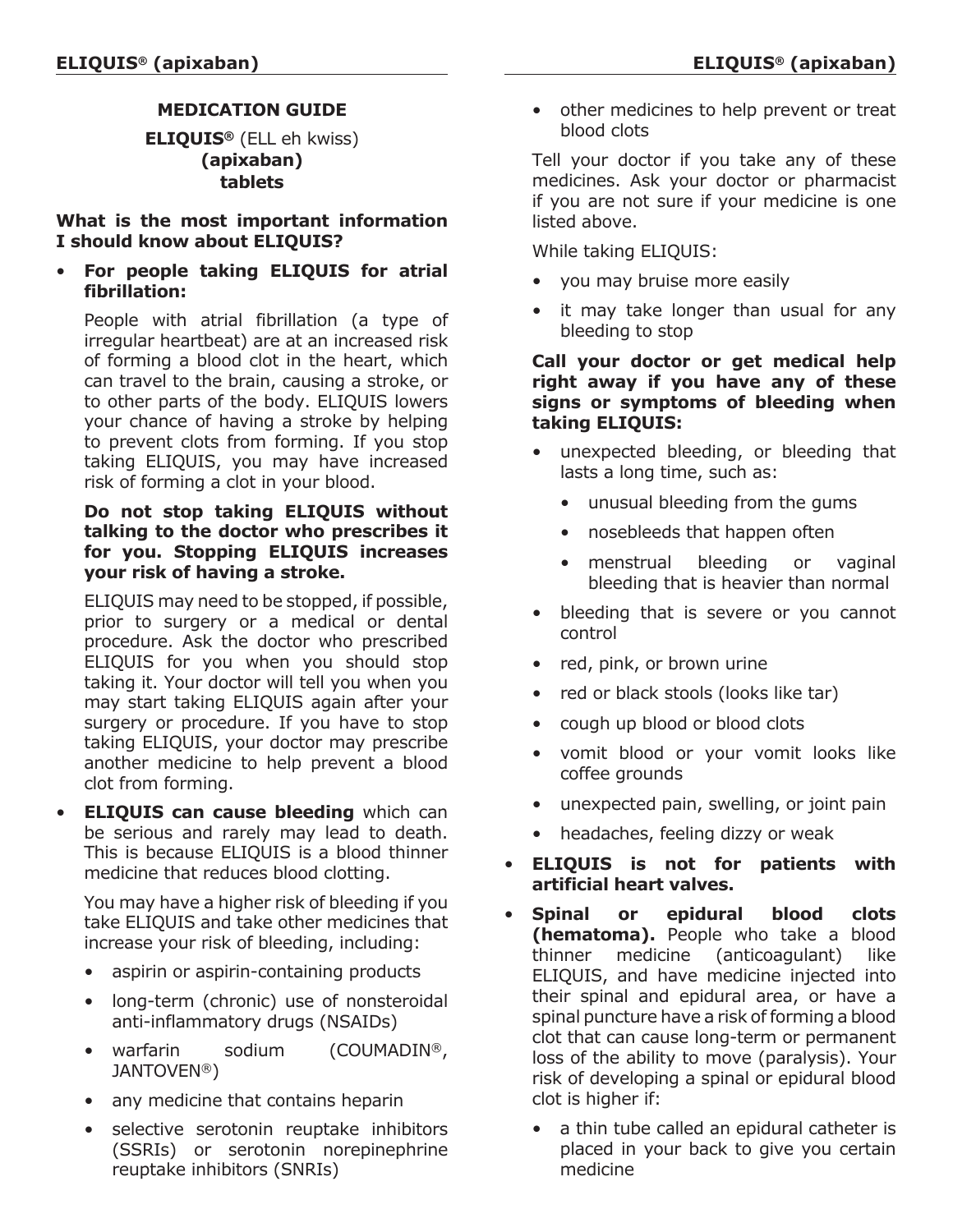- you take NSAIDs or a medicine to prevent blood from clotting
- you have a history of difficult or repeated epidural or spinal punctures
- you have a history of problems with your spine or have had surgery on your spine

If you take ELIQUIS and receive spinal anesthesia or have a spinal puncture, your doctor should watch you closely for symptoms of spinal or epidural blood clots or bleeding. Tell your doctor right away if you have tingling, numbness, or muscle weakness, especially in your legs and feet.

# **What is ELIQUIS?**

ELIQUIS is a prescription medicine used to:

- reduce the risk of stroke and blood clots in people who have atrial fibrillation.
- reduce the risk of forming a blood clot in the legs and lungs of people who have just had hip or knee replacement surgery.
- treat blood clots in the veins of your legs (deep vein thrombosis) or lungs (pulmonary embolism), and reduce the risk of them occurring again.

It is not known if ELIQUIS is safe and effective in children.

# **Who should not take ELIQUIS?**

# **Do not take ELIQUIS if you:**

- currently have certain types of abnormal bleeding.
- have had a serious allergic reaction to ELIQUIS. Ask your doctor if you are not sure.

# **What should I tell my doctor before taking ELIQUIS?**

# **Before you take ELIQUIS, tell your doctor if you:**

- have kidney or liver problems
- have any other medical condition
- have ever had bleeding problems
- are pregnant or plan to become pregnant. It is not known if ELIQUIS will harm your unborn baby.

• are breastfeeding or plan to breastfeed. It is not known if ELIQUIS passes into your breast milk. You and your doctor should decide if you will take ELIQUIS or breastfeed. You should not do both.

Tell all of your doctors and dentists that you are taking ELIQUIS. They should talk to the doctor who prescribed ELIQUIS for you, before you have **any** surgery, medical or dental procedure.

**Tell your doctor about all the medicines you take, including** prescription and over-the-counter medicines, vitamins, and herbal supplements. Some of your other medicines may affect the way ELIQUIS works. Certain medicines may increase your risk of bleeding or stroke when taken with ELIQUIS. See "**What is the most important information I should know about ELIQUIS?**"

Know the medicines you take. Keep a list of them to show your doctor and pharmacist when you get a new medicine.

# **How should I take ELIQUIS?**

- **Take ELIQUIS exactly as prescribed by your doctor.**
- Take ELIQUIS twice every day with or without food.
- Do not change your dose or stop taking ELIQUIS unless your doctor tells you to.
- If you miss a dose of ELIQUIS, take it as soon as you remember. Do not take more than one dose of ELIQUIS at the same time to make up for a missed dose.
- Your doctor will decide how long you should take ELIQUIS. **Do not stop taking it without first talking with your doctor. If you are taking ELIQUIS for atrial fibrillation, stopping ELIQUIS may increase your risk of having a stroke.**
- **Do not run out of ELIQUIS. Refill your prescription before you run out.** When leaving the hospital following hip or knee replacement, be sure that you will have ELIQUIS available to avoid missing any doses.
- If you take too much ELIQUIS, call your doctor or go to the nearest hospital emergency room right away.